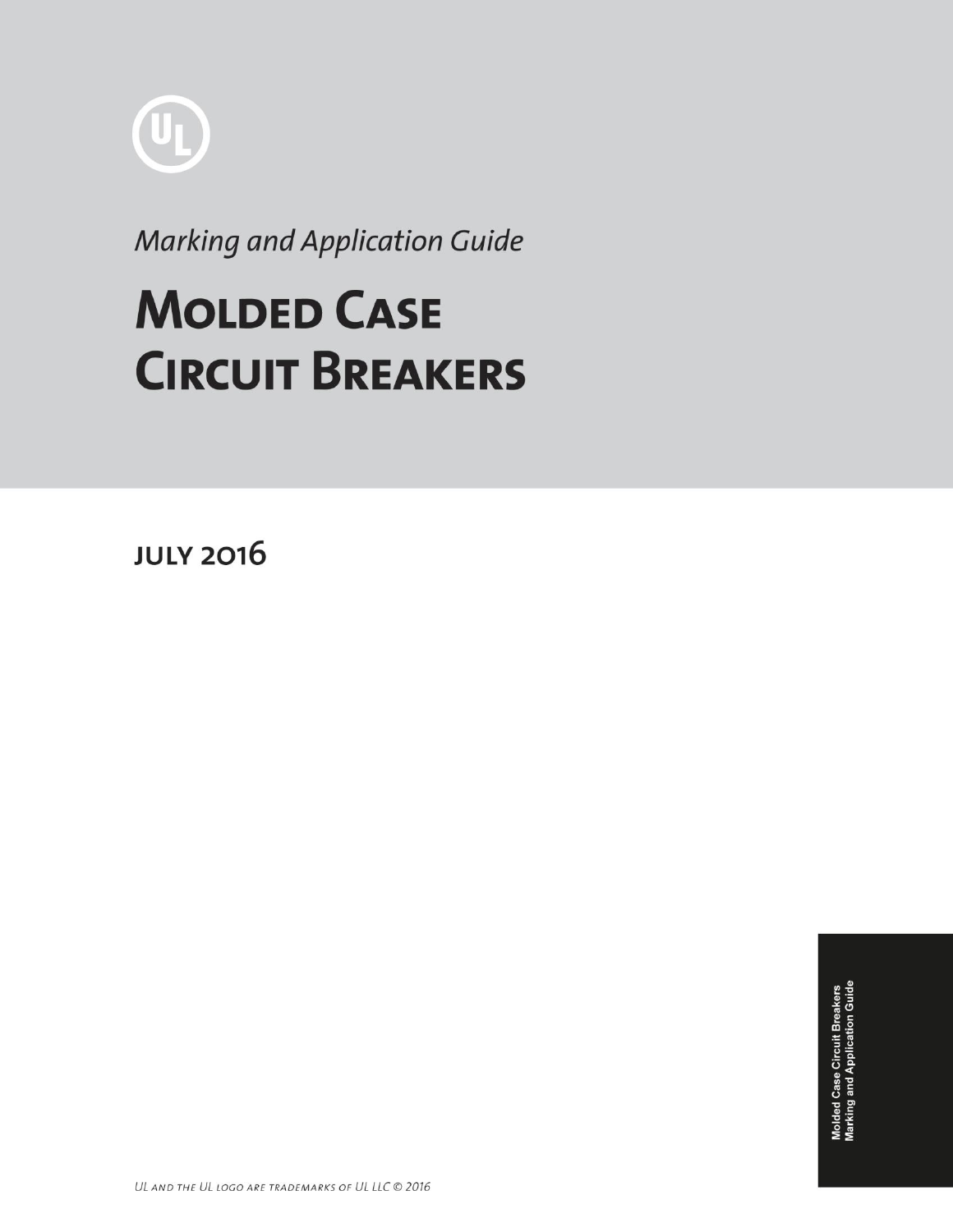#### **PREFACE**

UL has developed the Molded-Case Circuit Breaker (MCCB) Marking Guide for code authorities, electric utilities, contractors, installers, users, designers, and other interested parties to aid in understanding MCCBs and the applicable codes and standards in order to facilitate a reasonably safe and code-compliant installation of MCCBs. These circuit breakers are intended to be installed in accordance with the *National Electrical Code® (NEC* ®) and their listing. These markings are required by UL 489, and are part of the listing.

The products covered by this Guide are:

| <b>Circuit Breaker Adapters</b>    | <b>Circuit Breaker and Surge-protective Devices</b>          |
|------------------------------------|--------------------------------------------------------------|
| <b>Circuit Breaker Accessories</b> | Circuit Breakers for use in Communications Equipment         |
| <b>High Fault Protectors</b>       | <b>Combination Type Arc-Fault Circuit Interrupters</b>       |
| <b>High Fault Modules</b>          | Branch Feeder Type Arc-Fault Circuit Interrupters            |
| Molded-Case Circuit Breakers       | Circuit Breakers with Equipment Ground Fault Protection      |
| <b>Fused Circuit Breakers</b>      | <b>Circuit Breaker and Ground Fault Circuit Interrupters</b> |
| <b>Circuit Protectors</b>          | Circuit Breakers for use in Photovoltaic Systems             |
|                                    |                                                              |

Complete information regarding the provision of markings and instructions for these circuit breakers is contained in the *Standard for Molded-Case Circuit Breakers, Molded-Case Switches, and Circuit Breaker Enclosures*, UL 489. References to the *National Electrical Code® (NEC* ®) are to the 2014 edition.

Revisions to the 2008 edition of the NEC resulted in panelboards no longer being classified as "Lighting and Appliance Branch-Circuit Panelboards" and "Power Panelboards", and the 2008 NEC no longer limits the number of overcurrent devices in a lighting and appliance branch-circuit panelboard to 42 circuits. Requirements in UL 489 permit manufacturers to identify "Class CTL" circuit breakers as those with a physical means to prevent the installation of more than 42 circuit breakers into a Class CTL panelboard (or if fewer than 42, that number for which the panelboard was designed and rated). Since the existing optional requirements and legacy products continue to be utilized based on NEC requirements that were part of the 2005 and earlier editions, multiple references in this marking guide identify the earlier edition of the NEC as being the relevant NEC requirement.

UL Marking and Application Guides are updated as necessary due to new product development, changes in the codes, or the need for clarification. To confirm the current status of any UL Marking Guide, please consult the Code Authorities page of the UL Web Site at; [www.ul.com/codeauthorities](http://www.ul.com/codeauthorities) or [www.ul.com/markingguides](http://www.ul.com/markingguides) .

Your comments or suggestions are welcome and appreciated. They should be sent to:

UL Regulatory Services Department UL 333 Pfingsten Road Northbrook, IL 60062 ulregulatoryservices@ul.com 800-595-9844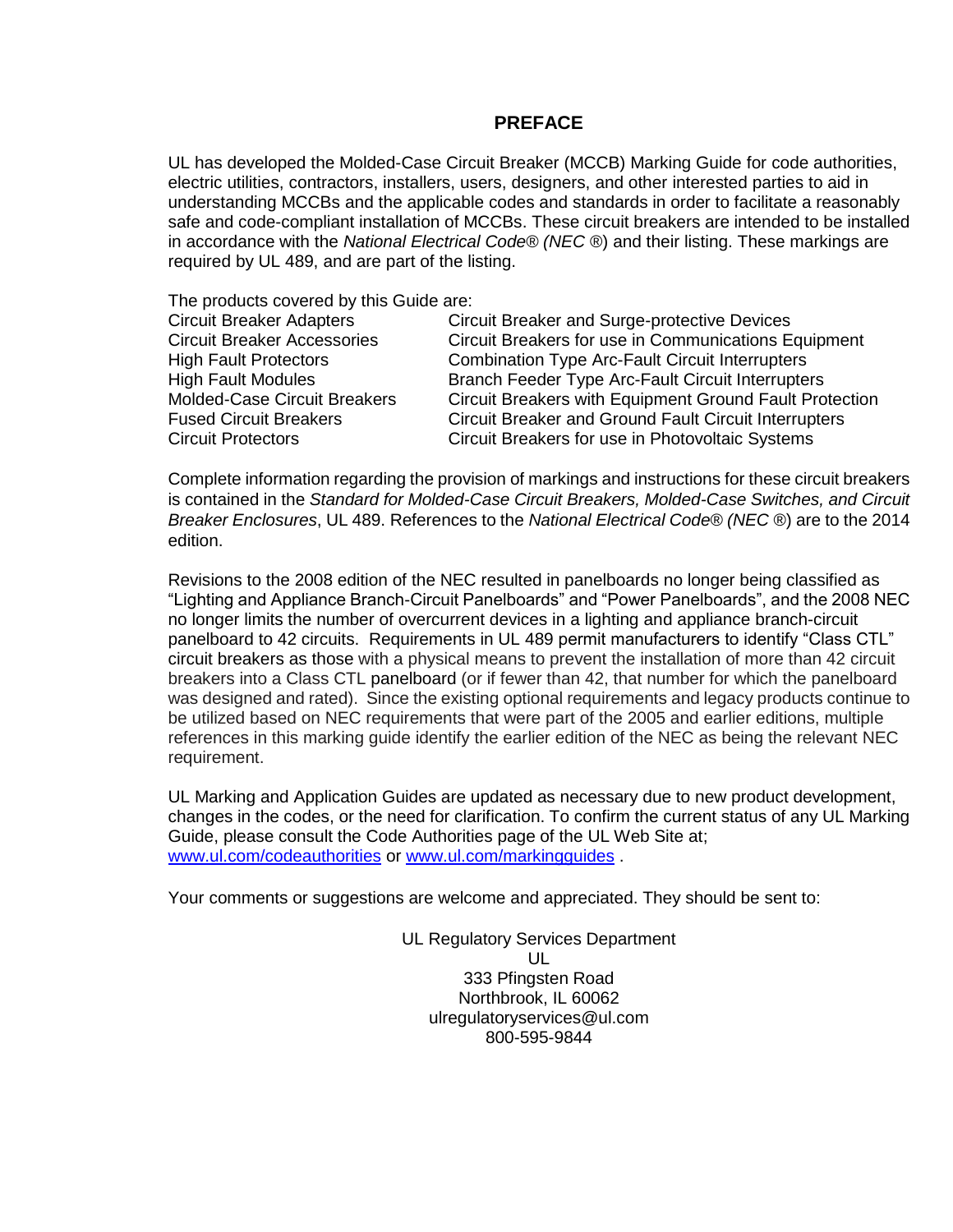| <b>TABLE OF CONTENTS</b>   |                                                                                                                                                                                            |             |
|----------------------------|--------------------------------------------------------------------------------------------------------------------------------------------------------------------------------------------|-------------|
| <b>TOPIC</b>               |                                                                                                                                                                                            | <b>PAGE</b> |
|                            |                                                                                                                                                                                            | 05          |
| 1.<br>2.<br>3.<br>4.<br>5. | <b>GENERAL</b><br>Manufacturer's Name<br><b>Voltage Rating</b><br>Line and Load Identification                                                                                             | 08<br>09    |
| 6.<br>7.<br>8.<br>9.       | <b>POSITION INDICATION</b><br><b>Trip and Reset</b><br>Electrical Operation (On and Off)<br>Electrical Operation (Trip and Reset)                                                          | 09          |
|                            | <b>INTERCHANGEABLE TRIP UNITS</b><br>11. Ampere Rating (Trip Unit)<br>12. Frame Designation<br>13. Magnetic Settings                                                                       | 09          |
|                            | <b>INTERRUPTING RATINGS</b>                                                                                                                                                                |             |
|                            |                                                                                                                                                                                            | 10          |
|                            | <b>TERMINATIONS</b><br>16. Small Size Wire<br>17. Tightening Torque<br>18. Maximum Wire Size<br>19. Multiple Conductor Connectors<br>20. 60/75°C Wire<br>21. Separately Shipped Connectors | 10          |
|                            | 23. Bus Bar Sizes                                                                                                                                                                          | 11          |
|                            | <b>ADJUSTABLE TRIP</b><br>25. Type A and Type B<br>26. Adjustable Controls                                                                                                                 | 11          |
|                            | <b>SPECIAL MARKING</b>                                                                                                                                                                     |             |
|                            | 28. Ventilated Enclosure<br>29. 40°C                                                                                                                                                       | 11          |
|                            | 31. Class CTL<br>32. "Delta"                                                                                                                                                               | 12          |
|                            | 33. 2-Pole - 3-Phase Rated<br>34. 3-Pole - 1-Phase Rated                                                                                                                                   |             |

#### *Molded Case Circuit Breakers Marking and Application Guide UL and the UL logo are trademarks of UL LLC © 2016* 1

**Molded Case Circuit Breakers Marking and Application Guide**

**Molded Case Circuit Breakers**<br>Marking and Application Guide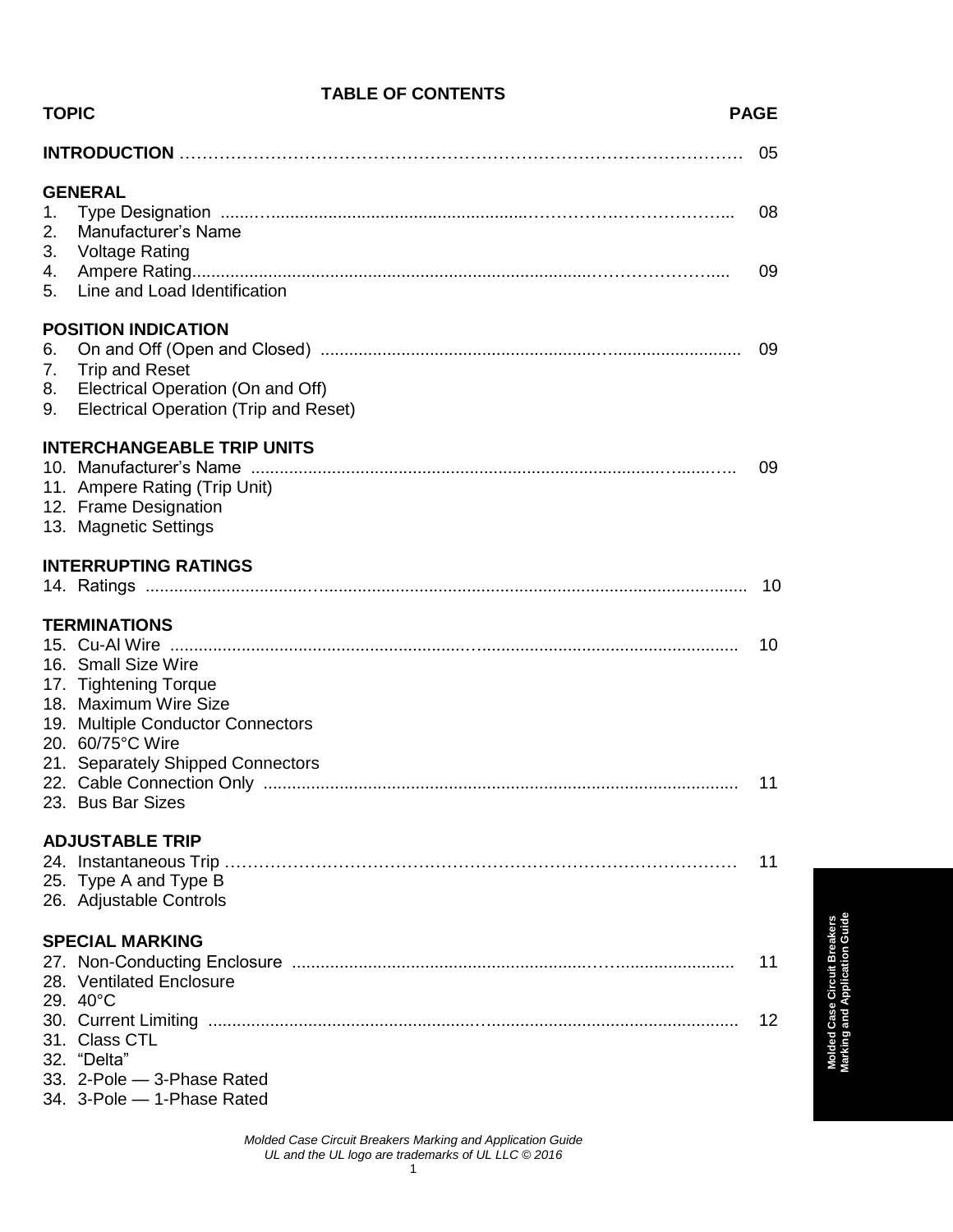| 35. 4-Pole - 3-Phase Rated<br>37. DC Rated 3-Pole                                                                                                                                                                              | 12 |
|--------------------------------------------------------------------------------------------------------------------------------------------------------------------------------------------------------------------------------|----|
| 39. "SWD"                                                                                                                                                                                                                      | 13 |
| 40. Independent Trip<br>41. Special Characteristics                                                                                                                                                                            |    |
| 42. For Replacement Not CTL                                                                                                                                                                                                    |    |
| 43. Special Purpose Not General                                                                                                                                                                                                |    |
| 44. "HID"                                                                                                                                                                                                                      |    |
| 45. Remotely Operated Circuit Breaker                                                                                                                                                                                          |    |
| <b>FUSED CIRCUIT BREAKERS</b>                                                                                                                                                                                                  | 13 |
| 47. Identification of Fuses                                                                                                                                                                                                    |    |
|                                                                                                                                                                                                                                | 14 |
| 49. General Markings                                                                                                                                                                                                           |    |
| <b>CIRCUIT BREAKER/GROUND FAULT CIRCUIT INTERRUPTER</b>                                                                                                                                                                        |    |
|                                                                                                                                                                                                                                | 14 |
| 51. "Class A" Marking<br>52. Instructions                                                                                                                                                                                      |    |
| 53. Terminal Identification                                                                                                                                                                                                    |    |
| 54. General Markings                                                                                                                                                                                                           |    |
| <b>CIRCUIT BREAKER/EQUIPMENT GROUND FAULT PROTECTION</b>                                                                                                                                                                       |    |
|                                                                                                                                                                                                                                | 14 |
|                                                                                                                                                                                                                                |    |
| 56. Trip Level Marking                                                                                                                                                                                                         |    |
| 57. Instructions<br>58. Terminal Identification                                                                                                                                                                                |    |
| 59. Use Marking                                                                                                                                                                                                                | 15 |
| 60. General Markings                                                                                                                                                                                                           |    |
| <b>CIRCUIT BREAKER SURGE- PROTECTIVE DEVICE</b>                                                                                                                                                                                |    |
|                                                                                                                                                                                                                                | 15 |
| 62. Voltage Protection Rating and the state of the state of the state of the state of the state of the state of the state of the state of the state of the state of the state of the state of the state of the state of the st |    |
| 63. Maximum Continuous Operating Voltage Rating<br>64. Nominal Discharge Current (In) Rating                                                                                                                                   |    |
| 65. Short-circuit Current Rating (SCCR)                                                                                                                                                                                        |    |
| 66. General Markings                                                                                                                                                                                                           |    |
| <b>HIGH FAULT PROTECTORS AND ACCESSORY HIGH-FAULT MODULES</b>                                                                                                                                                                  |    |
|                                                                                                                                                                                                                                | 15 |
| 68. Manufacturer's Name                                                                                                                                                                                                        |    |
| 69. Terminations<br>70. Circuit Breaker                                                                                                                                                                                        |    |
| 71. Interrupting Rating                                                                                                                                                                                                        |    |
| <b>ACCESSORIES</b>                                                                                                                                                                                                             |    |
| 72. Ratings                                                                                                                                                                                                                    | 16 |
| 73. Shunt Trip<br>74. Separately Shipped                                                                                                                                                                                       |    |

*Molded Case Circuit Breakers Marking and Application Guide UL and the UL logo are trademarks of UL LLC © 2016*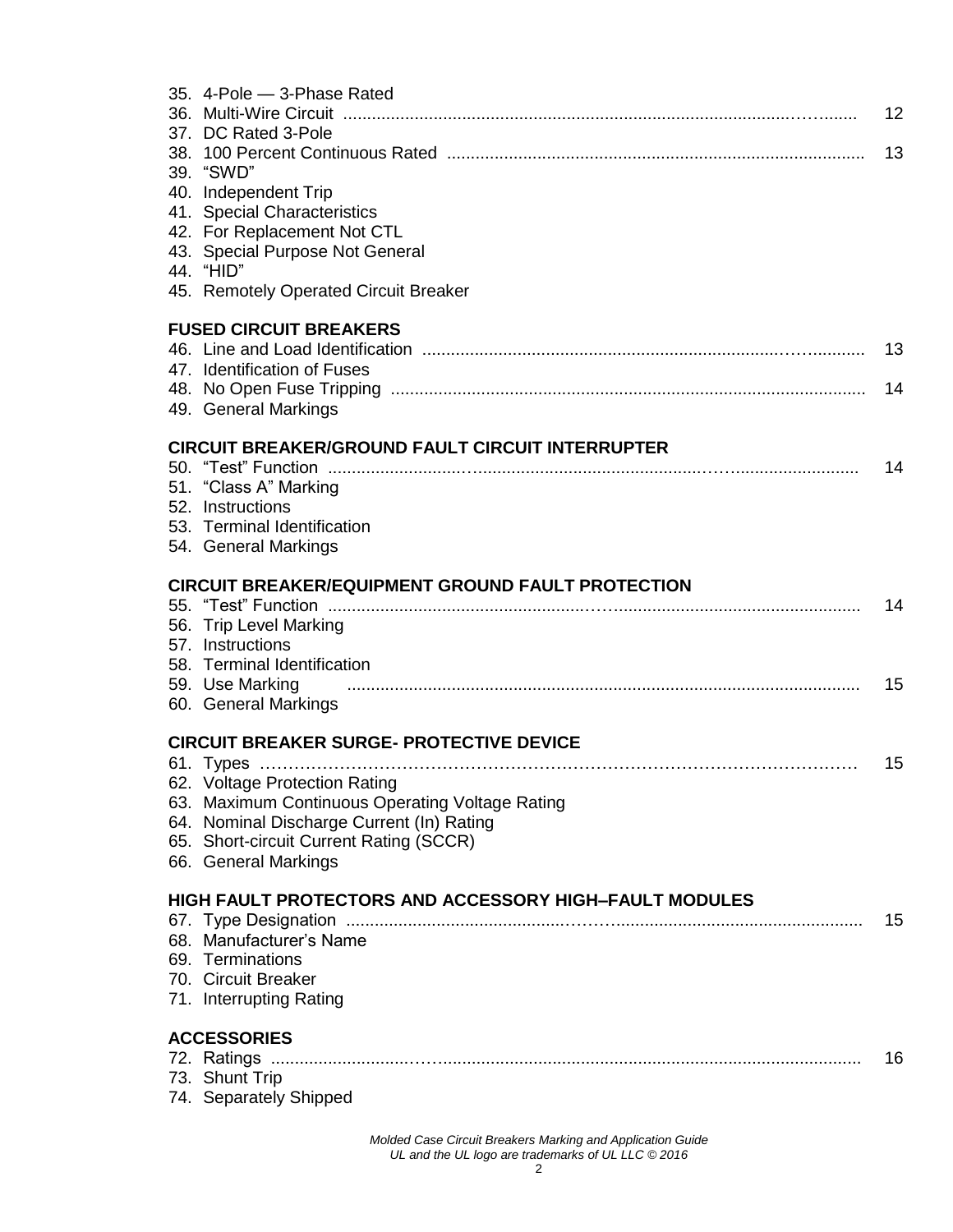|                 |                                                                                                                                                   | 16   |
|-----------------|---------------------------------------------------------------------------------------------------------------------------------------------------|------|
|                 | <b>CIRCUIT BREAKER ADAPTERS</b><br>77. Manufacturer's Name<br>78. Terminations<br>79. Circuit Breaker<br>80. Instructions                         | 16   |
|                 | <b>CIRCUIT PROTECTORS</b><br>82. Voltage Rating<br>83. Ampere Rating<br>84. Reset Instructions                                                    | 17   |
|                 | <b>CIRCUIT BREAKER FOR USE IN COMMUNICATIONS EQUIPMENT</b><br>86. Wire Insulation Temperature Rating<br>87. Same Polarity<br>88. General Markings |      |
|                 | MOLDED CASE CIRCUIT BREAKERS ALSO LISTED AS COMBINATION TYPE ARC-FAULT                                                                            |      |
|                 | <b>CIRCUIT INTERRUPTERS</b>                                                                                                                       | 17   |
|                 | 90. "TEST" Function                                                                                                                               |      |
|                 | 92. General Markings                                                                                                                              | - 18 |
|                 | <b>MOLDED CASE CIRCUIT BREAKERS ALSO LISTED AS BRANCH/FEEDER TYPE ARC</b><br><b>FAULT CIRCUIT INTERRUPTERS</b>                                    |      |
|                 |                                                                                                                                                   | 18   |
|                 | 94. "TEST" Function<br>95. Instructions                                                                                                           |      |
|                 | 96. General Markings                                                                                                                              |      |
|                 | <b>CLASSIFIED MOLDED CASE CIRCUIT BREAKERS FOR USE IN SPECIFIED EQUIPMENT</b>                                                                     | 18   |
|                 | 98. Classified and Listed Compatibility List<br>99. Compatibility List                                                                            |      |
|                 |                                                                                                                                                   |      |
|                 | <b>MOLDED CASE CIRCUIT BREAKERS FOR USE IN PHOTOVOLTAIC SYSTEMS</b>                                                                               |      |
|                 | 103. PV marking                                                                                                                                   |      |
|                 | 104. Mulitpole PV Circuit Breakers                                                                                                                |      |
|                 | 105. Temperature Rating<br>106. Wire Range and Type                                                                                               |      |
|                 | 107. Wire Ampacity                                                                                                                                |      |
| 108. General    |                                                                                                                                                   |      |
| <b>LOCATION</b> |                                                                                                                                                   |      |
|                 |                                                                                                                                                   |      |

*Molded Case Circuit Breakers Marking and Application Guide UL and the UL logo are trademarks of UL LLC © 2016*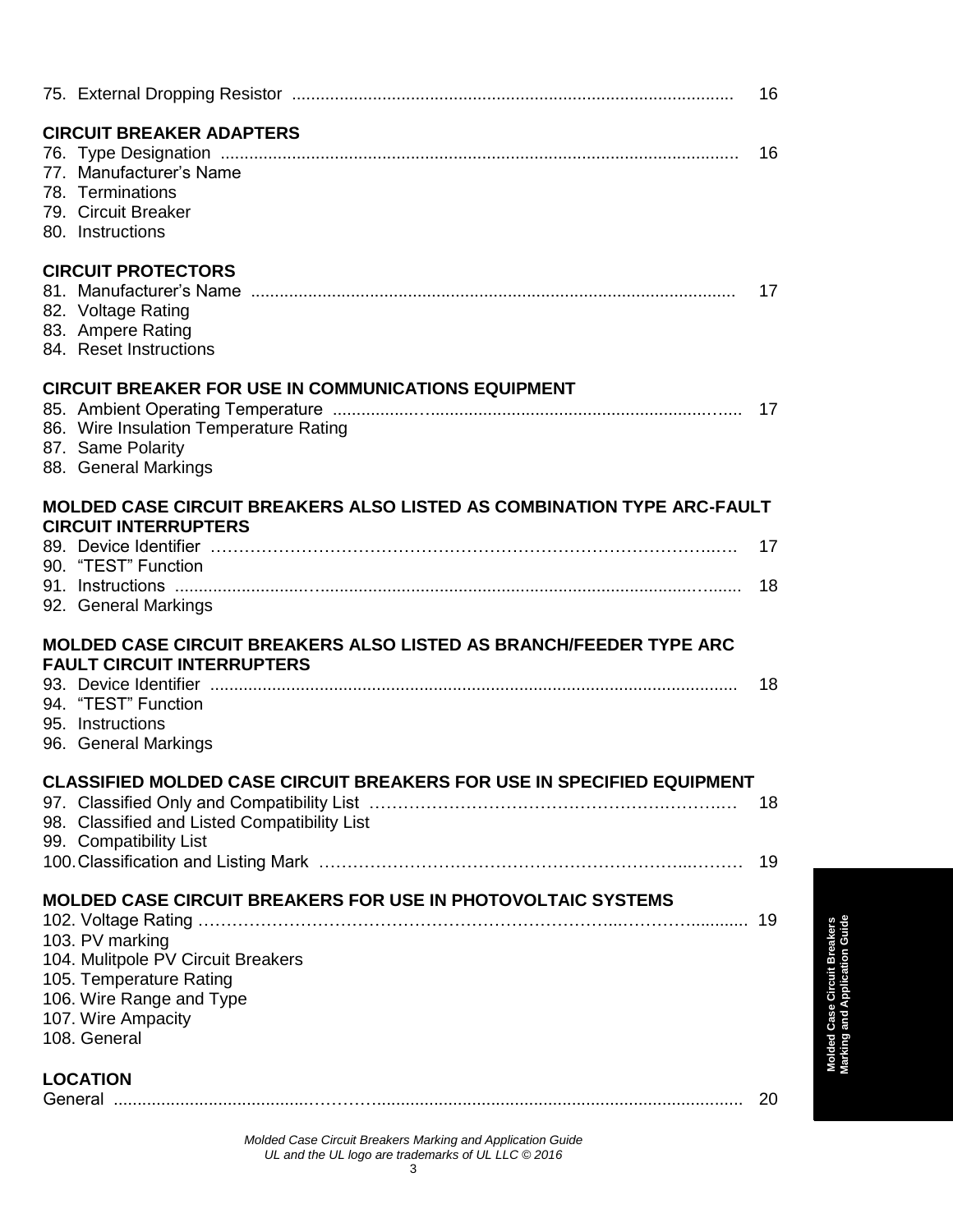| <b>APPENDIX A:</b> |  |
|--------------------|--|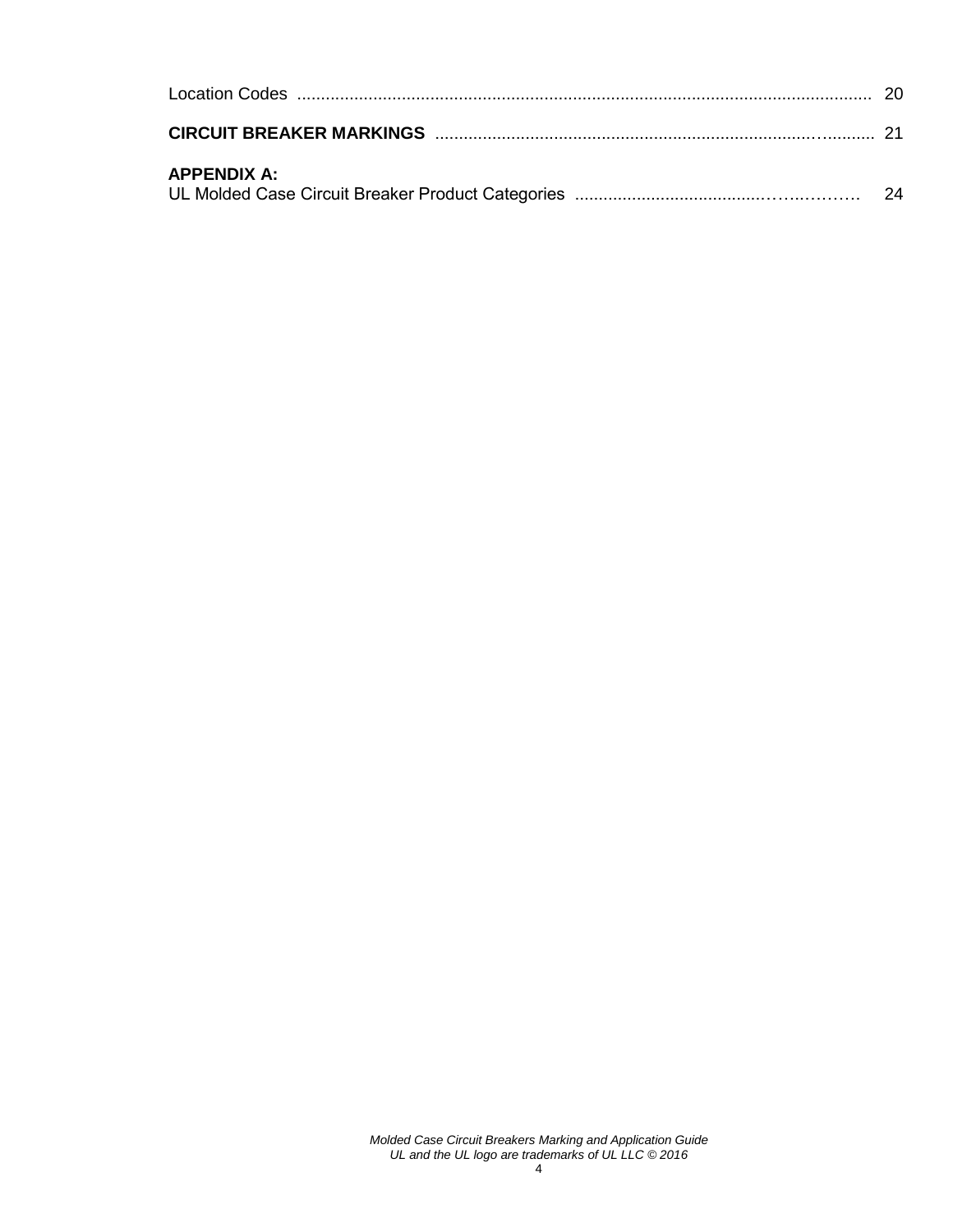#### **INTRODUCTION**

#### **USE OF THIS GUIDE**

This guide is intended to assist code authorities, designers, and installers in determining the suitability of specific molded case circuit breakers in a particular installation and use, and to address concerns related to fire and shock hazards.

Products are Certified, Listed or Classified by UL under an appropriate product category. A four-letter code (shown in parenthesis) following every category title in this guide is the UL product category code designation. A list of molded case circuit breaker product categories evaluated by UL can be found in Appendix A.

Each UL product category code provides a direct link to the Guide Information for the product category. The Guide Information includes the scope of the products covered, information relating to limitations or special conditions applying to the product, the requirements used for the investigation of the products, installation and use information, and information on product markings and the UL Mark to be used on the product. Guide information is available in the UL White Book and online at www.ul.com/database.

The product markings identified in this Guide do not include every possible marking that could be provided either on a product or in its installation or operation instructions. The purpose of this Guide is to provide you with an indication of the type of text and location of markings that address features that may be critical in determining if a product is certified and / or if it is installed correctly. Refer to the specific Guide Information for the product category for additional marking information.

Additional information can be found at www.ul.com.

#### **INFORMATION ON CERTIFICATION, LISTING AND CLASSIFICATION**

Most codes and regulations require the certification of this equipment to applicable safety-related standards. They also may require this equipment to be certified to energy performance standards as well. Products that are certified to safety-related standards have been evaluated with regard to all reasonably foreseeable safety-related hazards, including fire, electrical shock and mechanical hazards. Such products are termed "UL Listed." Products that are certified to a limited range of hazards, or for use under specific conditions are termed "UL Classified". Alternatively, any of these products can be "UL Certified" and bear the UL Certification Mark.

It is important to distinguish the difference between "UL Listed" and "UL Classified" and the relation these terms have with the term "listed," as used in various codes. The term "listed" in the codes generally indicates that the product is required to be evaluated in accordance with the appropriate standard(s) by an independent third party certification organization such as UL. The term "listed" in the codes should not be confused with the term "UL Listed," as explained above. It is important to recognize that not all certification agencies make this distinction in their certification services.

#### **INFORMATION ON UL MARKS**

There are several types of UL Marks that can be found on molded case circuit breakers. General information on each of these Marks is provided below. Each has its own specific meaning and significance. The only way to determine if a product has been certified by UL is to look for the UL Mark on the product itself.

The UL Mark on a product means that UL has tested and evaluated representative samples of that product and determined that they meet the requirements in the applicable standard(s). Under a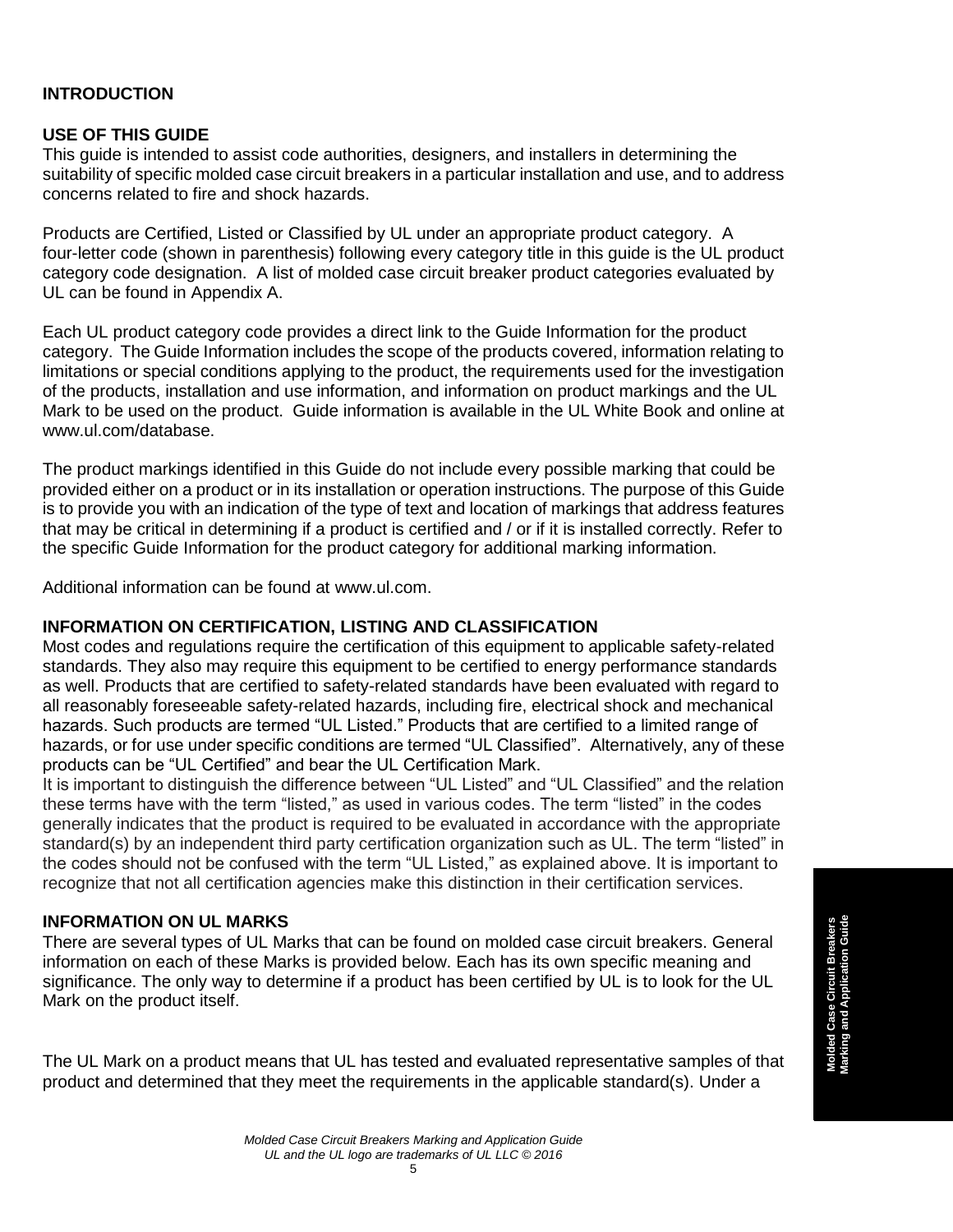variety of UL programs, certified products are periodically checked by UL at the manufacturing facility to determine that they continue to comply with the standard(s).

The UL Marks may only be used on, or in connection with products certified by UL, and under the terms of a written agreement between the manufacturer and UL.

#### **UL CERTIFIED PRODUCTS**

Launched in mid-2013, the enhanced UL Certified Mark can be used on both UL Listed and Classified products and is intended to make it easier and simpler for stakeholders to understand the scope of UL's certifications of a specific product. The enhanced UL Certified Mark makes it possible to bundle multiple UL certifications for multiple geographies into a single Mark design. Today, this mark is used for products certified to U.S., Canadian, European and Japanese requirements. This Mark utilizes a unique identifier to enable stakeholders to search UL's Online Certifications Directory at www.ul.com/database to quickly to review detailed certification information.

All currently existing versions of UL's Listing and Classification Marks remain valid and should continue to be accepted as an indication of certification.

UL expects the transition to the enhanced Mark to happen over time, so you may not see it in the immediate future. For more information on this important development, please go to www.ul.com/markshub > Resources. Access to the Marks Hub is free and open to all regulators, but registration to use it is required.



#### **UL Listing Mark**

This is one of the most common UL Marks. If a product carries this Mark, it means UL found that representative samples of this product met UL's *safety* requirements. These requirements are primarily based on UL's own published Standards for Safety, or other recognized third party standards. The UL Listed Mark includes the UL symbol, the word "Listed," the product or category name, and a control number assigned by UL.

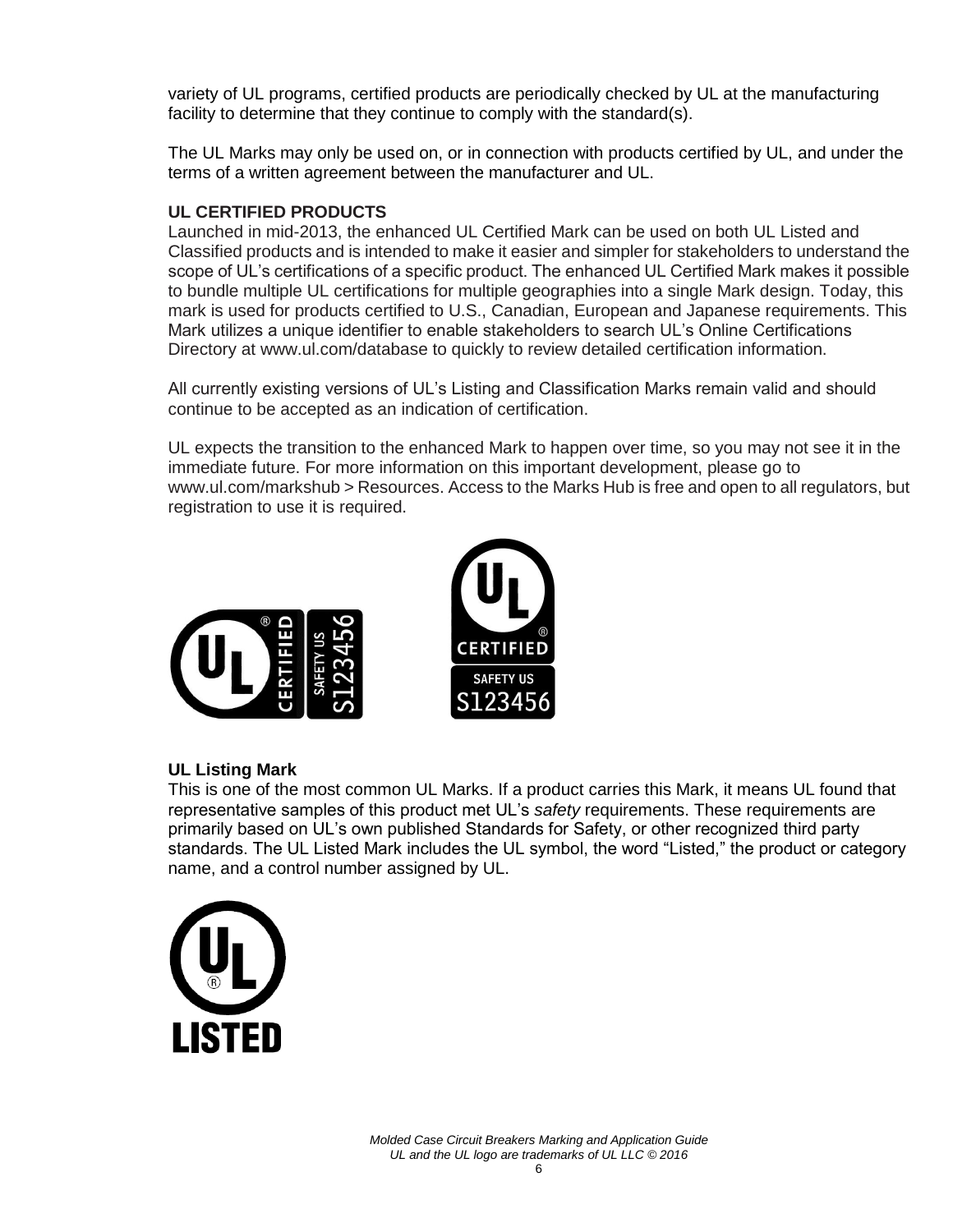#### **UL Classification Mark**

This Mark appears on representative samples of products that UL has evaluated but only with respect to specific properties, a limited range of hazards, or suitability for use under limited or special conditions. The UL Classified Mark includes the UL symbol, the word "Classified," a statement of the scope of evaluation, the product or category name, and a control number assigned

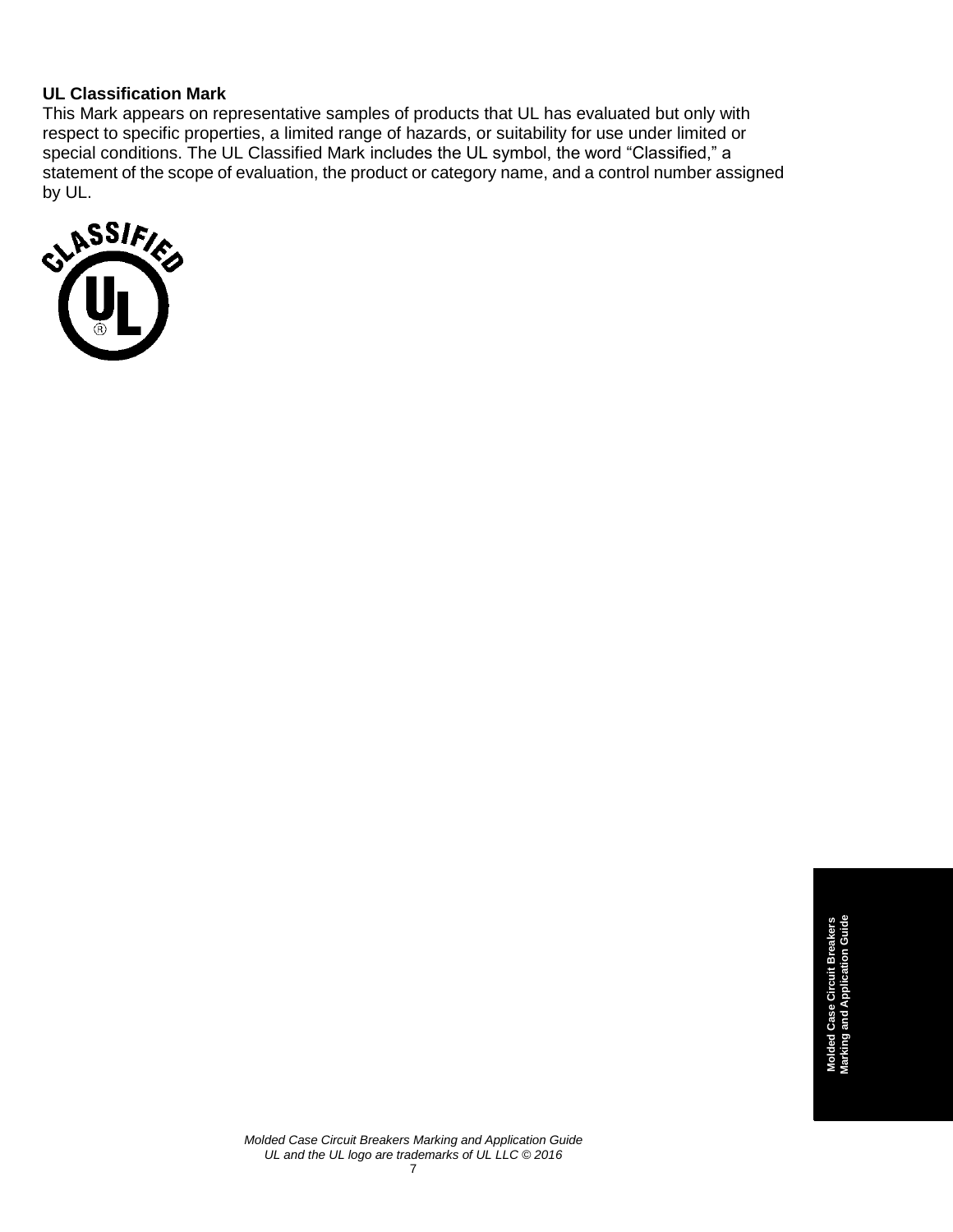#### **GENERAL**

**1. Type Designation**—All circuit breakers are marked with their type designation. Normally, this marking also includes a catalog number, because most often the location of additional suffix letters and/or numbers in the catalog number provides additional information on ratings. If the full catalog number is marked, the type designation marking is optional.

**2. Manufacturer's Name —** All circuit breakers are marked with a name, trademark or other recognized means for identifying the organization responsible for the device. Usually, this is the manufacturer—for other references, the marking guide indicates the manufacturer's name.

**3. Voltage Rating —** All circuit breakers are marked with a voltage rating, including: 60, 125, 125/250, 160, 250, 500 and 600 volts for dc; and 120, 127, 120/240, 240, 277, 347, 480Y/277, 480,

600Y/347 and 600 volts for ac. All circuit breakers are marked with the symbols  $'V$  for AC,  $\overline{\bullet\bullet\bullet}$  for DC, or both, as applicable. For ac voltage ratings other than 60 Hz, the frequency is marked. Additional wording may be provided.

Circuit breakers for use in Communications Equipment may also carry ratings of 30, 65 or 80 Volts dc.

Two-pole independent-trip breakers and single-pole breakers with handle ties that are rated 120/240 V ac have been investigated for use in line-to-line single-phase circuits or line-to-line branch circuits connected to 3-phase, 4-wire systems, provided the systems have a grounded neutral and the voltage to ground does not exceed 120 V.

Two-pole independent-trip breakers and single-pole breakers with handle ties that are rated 125/250 V dc have been investigated for use in line-to-line connected 3-wire dc circuits supplied from a system with a grounded neutral, where the voltage to ground does not exceed 125 V.

Two-pole independent-trip breakers and single-pole breakers with handle ties that are rated 125/250 V (both ac and dc) have been investigated for use in accordance with either of the above two paragraphs, as applicable.

Two- and three-pole common-trip breakers rated 120/240V ac are intended for use on 1-phase, 3-wire circuits, where the voltage to ground does not exceed 120 V.

Two- and three-pole common-trip breakers rated 125/250 V or 125/250 V dc are intended for use on 1-phase and dc, 3-wire circuits, where the voltage to ground does not exceed 125 V.

Circuit breakers with a single voltage rating are intended for use in circuits where the circuit voltage and the voltage to ground do not exceed the voltage rating of the breaker.

"Slant (or slash)-rated" breakers with a rating such as 480Y/277 V are intended for use in circuits where the circuit voltage does not exceed the higher of the two voltages and the voltage to ground does not exceed the lower of the two voltages.

Based on the preceding paragraphs, "slant-rated" breakers (120/240, 208Y/120 V, etc., as opposed to 240, 480 V, etc.) are not intended for use on "slant-rated" delta systems. For example, a 3-pole, 120/240 V breaker is not intended for use on a 240/120 V, 3-phase, 4-wire, delta system, because on the high leg, the voltage to neutral is 208 V. In this instance, a 3-pole, 240 V breaker should be used.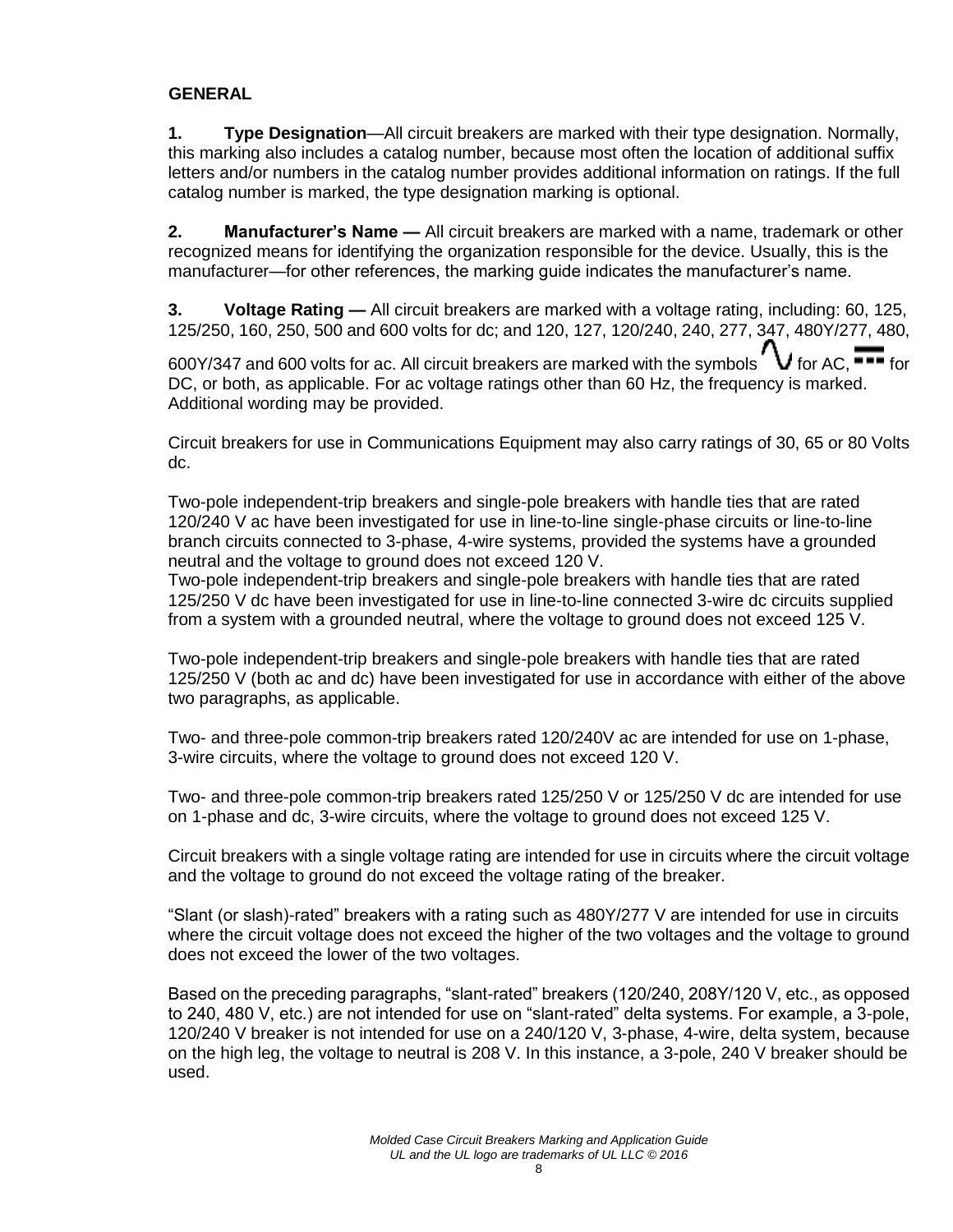**4. Ampere Rating —** All circuit breakers are marked with a current rating. For breakers rated 100 A or less, this marking is required to be on the handle or the escutcheon area of the breaker. If the marking is placed on the handle of the breaker, the numerical value alone is adequate.

**5. Line and Load Identification —** A circuit breaker may or may not be marked "Line" and "Load." If it does not have this marking, it is acceptable for reverse connection. A breaker with interchangeable trip units is marked "Line" and "Load," unless there is no risk of electric shock when changing the trip unit.

## **POSITION INDICATION**

**6. On and Off (Open and Closed) —** All circuit breakers are marked to indicate whether they are open or closed. This marking is visible without removing the trim or cover. However, if the breaker is enclosed, it may be necessary to open a hinged cover or door.

**7. Trip and Reset —** If a circuit breaker handle takes an intermediate position when tripped, the breaker is marked to indicate it is tripped. Instructions for resetting the breaker are also required to be marked. These markings are optional if they already appear on the receiving device, for example the panelboard.

**8. Electrical Operation (On and Off) —** If the "On" and "Off" markings are not readily visible when an electrical operator is installed, the markings appear on the electrical operator.

**9. Electrical Operation (Trip and Reset) —** The electrical operator may also indicate the "Tripped" position of the circuit breaker.

### **INTERCHANGEABLE TRIP UNITS**

**10. Manufacturer's Name —** All interchangeable trip units are marked with the manufacturer's name, trademark or other recognized means for identifying the manufacturer.

**11. Ampere Rating —** All interchangeable trip units are marked with their ampere rating. The numerical value alone is sufficient, if the word "amperes" or an appropriate abbreviation appears on the cover next to the trip unit.

**12. Frame Designation —** All interchangeable trip units are marked with the frames for which they are intended, unless the instructions provided with the trip units instruct the user on the proper use of the trip units.

**13. Magnetic Settings —** All interchangeable trip units are marked with the minimum and maximum settings for the adjustable magnetic tripping values.

**Molded Case Circuit Breakers**<br>Marking and Application Guide **Marking and Application Guide Molded Case Circuit Breakers**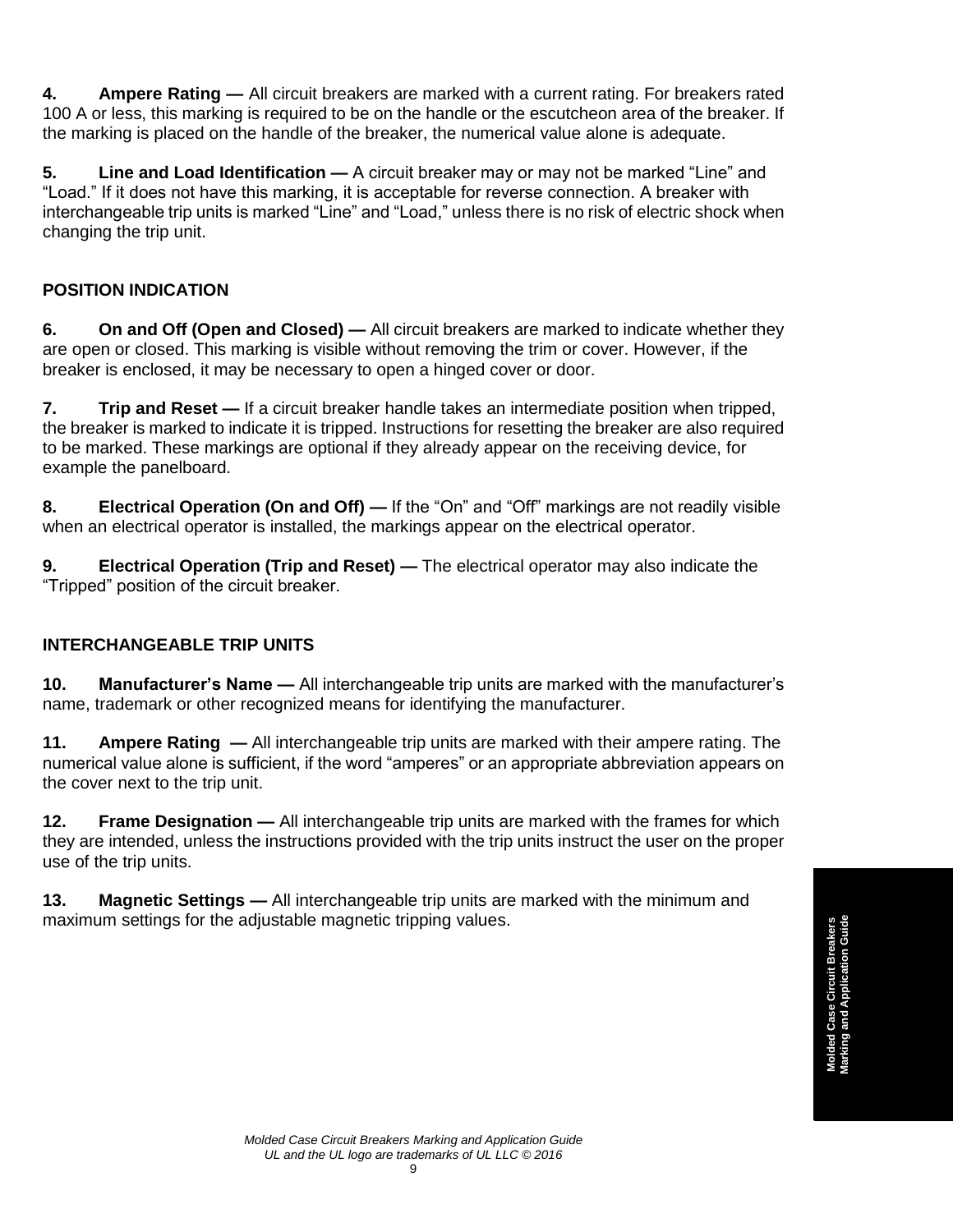#### **INTERRUPTING RATINGS**

**14. Ratings —** All circuit breakers with an interrupting rating other than 5000 A are marked with their interrupting rating. If the breaker is not marked with an interrupting rating, the interrupting rating for the breaker is 5000 A. The marking includes the words "Interrupting Rating" or "Current Interrupting Rating" and may include "Maximum RMS Symmetrical," or an abbreviation. If the interrupting rating includes more than one current and associated voltage rating, all values of voltage and corresponding interrupting rating are marked. If more than one interrupting rating is marked, all ratings appear together. No asymmetrical voltage rating may be marked on the breaker. If the marked interrupting rating of the breaker exceeds the marked short circuit rating of the end-use equipment, such as a panelboard, in which the breaker is installed, the interrupting rating of the overall combination is still considered to be the lesser rating marked on the end-use equipment.

## **TERMINATIONS**

**15. Cu-Al Wire —** All circuit breakers are marked to identify the type of wire for which they are suitable. The marking includes the words "Copper" and/or "Aluminum" or an abbreviation. If the breaker is intended for use with a copper wire only or an aluminum wire only, the marking includes the word "Only." A breaker intended for use with No. 10-14 AWG solid wire only is marked "No. 10-14 AWG Solid," or an equivalent wording.

**16. Small Size Wire —** Circuit breakers rated less than 15A that have been found acceptable for use with 16 or 18 AWG , rated 10A and 7A respectively are so marked. This marking may be included in the marked wire range.

**17. Tightening Torque —** All circuit breakers are marked with their rated tightening torque for all terminals intended for field wiring. This is a nominal value. If the torque is dependent on wire size, the marking indicates the range of tightening torques for each wire size.

**18. Maximum Wire Size —** If the terminals of a circuit breaker will not accept the next larger wire size than required for the breaker rating, the breaker or the terminal is marked to indicate the maximum wire size.

**19. Multiple Conductor Connectors —** If the terminals of a circuit breaker are acceptable for use with multiple connections in one hole, and the breaker is intended for this type of use, the breaker is marked to indicate the proper multiple connections. This is uncommon for breakers—ordinarily, the terminals are suitable for only one wire per hole.

**20. 60/75°C Wire —** All circuit breakers rated 125 A or less are marked for use with 60° C, 60/75°C or 75°C only wire. This marking indicates the proper wire size for termination in accordance with Table 310.15(B)(16) of the NEC  $\omega$ . It is acceptable to use wire with a higher insulation rating if the ampacity is based on the wire temperature rating marked on the breaker. For breakers rated more than 125 A, the proper wire temperature rating is 75°C and it is optional for the breaker to bear this marking.

**21. Separately Shipped Connectors —** If the wire connectors are not provided with the circuit breaker when shipped from the manufacturer, the breaker is marked to indicate the proper connectors or connector terminal kit for the breaker. The terminal kit indicates the manufacturer's name or trademark and proper wire size.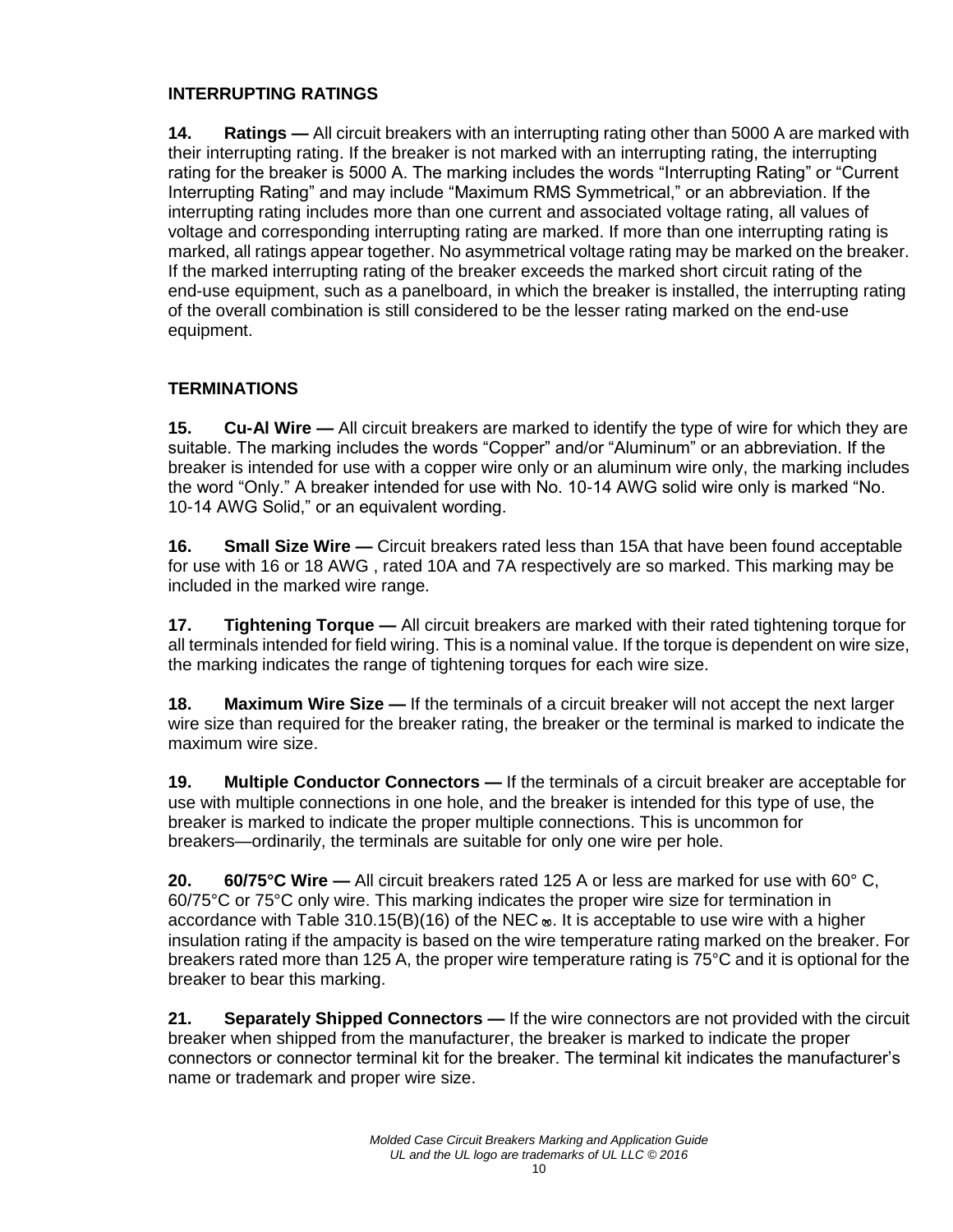**22. Cable Connection Only —** A circuit breaker rated more than 4000 A and intended for cable connections only is marked accordingly.

**23. Bus Bar Sizes —** A circuit breaker intended for use with bus bars other than 1000 A/in.² is marked to indicate the minimum size bus bar to which it should be connected. If not marked, the proper bus bar sizes for termination are based on the table shown below:

| <b>Circuit Breaker</b> | <b>Bus Bars per Terminal</b> |                |
|------------------------|------------------------------|----------------|
| Frame Size, A          | Number                       | Size, in.      |
| 1600                   |                              | $1/4$ X 3      |
| 2000                   | 2                            | $1/4 \times 4$ |
| 2500                   | 2                            | $1/4 \times 5$ |
|                        | or $4$                       | $1/4$ X 2-1/2  |
| 3000                   |                              | $1/4 \times 4$ |
| 4000                   |                              | $1/4 \times 5$ |
| 5000                   |                              | $1/4$ X 5      |
| 6000                   |                              | $1/4 \times 6$ |

### **ADJUSTABLE TRIP**

**24. Instantaneous Trip —** All circuit breakers with an adjustable instantaneous tripping means are marked to indicate at least the minimum and maximum trip settings. This marking can either be in amperes or a percentage of the breaker's ampere rating. If it is an interchangeable trip unit, the marking may be on the trip unit.

**25. Type A and Type B —** A Type A adjustable circuit breaker can be repeatedly field adjusted for all changeable characteristics. A Type B adjustable circuit breaker — once set to a particular continuous current rating — cannot be adjusted to a higher value. The Type A breaker is marked with a single ampere rating and percentage, or similar markings, or with current markings for each continuous current adjustment setting. The Type B breaker can be marked with the ampere rating to which it is set. The ampere marking is to be applied by the installer at the time the breaker is set. The notations —Type A and Type B—are not required to be marked on the breaker. They are designations used to determine how to evaluate the breakers.

**26. Adjustable Controls —** Each control of an adjustable circuit breaker is marked to indicate its function and setting points.

### **SPECIAL MARKINGS**

**27. Non-Conducting Enclosure —** A circuit breaker not intended for use in a metal enclosure is marked "Suitable for use in a non-conducting enclosure only."

**28. Ventilated Enclosure —** A circuit breaker for use in a ventilated enclosure is marked to identify the enclosure or to indicate the proper enclosure size, and location and size of the ventilating openings.

**29. 40°C —** A thermal-magnetic circuit breaker that is suitable for use in ambients up to 40°C is marked "40°C." Circuit breakers with electronic type trip units are not affected by the ambient temperature and are not required to be marked to indicate the suitability. These devices may be used in a 40°C ambient unless marked 25°C.

**Molded Case Circuit Breakers**<br>Marking and Application Guide **Marking and Application Guide Molded Case Circuit Breakers**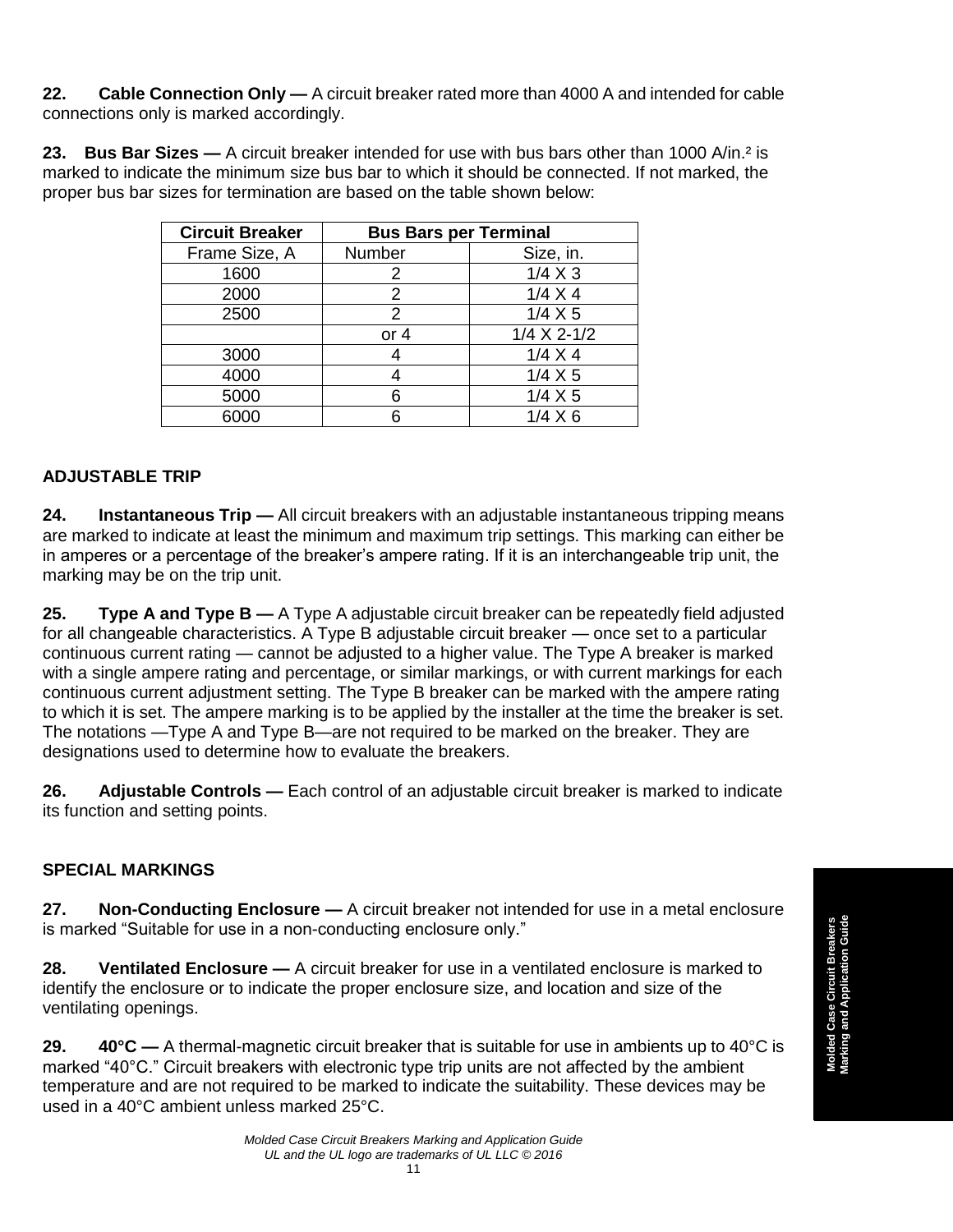**30. Current Limiting —** A circuit breaker that meets UL requirements for current limiting is marked "Current Limiting." The breaker is also marked with the peak current (Ip) and I²t let-through and related frequency, or to reference a publication available from the manufacturer with this same information. These let-through current curves indicate the let-through currents versus prospective fault current across the range from the threshold level, where the breaker starts to exhibit current limiting characteristics, to the maximum interrupting rating, with at least one intermediate point also indicated. UL's definition of a current limiting breaker is one that does not use a fusible element and, when operating within its current limiting range, limits the let-through I<sup>2</sup>t to less than the I<sup>2</sup>t of a 1/2-cycle wave of the available symmetrical current.

**31. Class CTL —** Circuit breakers for Class CTL panelboards or assemblies are marked "Class CTL" or "CTL." A Class CTL breaker, because of its size or configuration in conjunction with the physical means provided in Class CTL panelboards, prevents more circuit breaker poles from being installed than the number for which the assembly is designed and rated. A Class CTL panelboard is a circuit limited panelboard. Both "half-sized" and "full-sized" breakers may be marked "Class CTL." When properly installed, Class CTL circuit breakers will comply with the Lighting and Appliance Branch-Circuit Panelboard requirements in previous editions of the National Electrical Code.

**32. "Delta"—** A delta breaker is a 3-pole — 3-phase circuit breaker intended to have two poles connected to a bus structure and a third pole isolated, and is marked "For Replacement Use Only."

**33. 2-Pole — 3-Phase Rated —** A 2-pole circuit breaker marked "1-Phase — 3-Phase" or "1Ø — 3Ø" may be used on 3-phase, corner-grounded delta circuits, or on single-phase circuits.

**34. 3-Pole — 1-Phase Rated —** 3–pole circuit breakers are suitable for use on 3-phase systems only, unless marked to indicate use on 1-phase systems, such as, "For 1–phase connections, use two outside poles," "Also Suitable for Use in Single Phase Applications," or an equivalent statement. A 3-pole breaker may be used in place of a 2-pole breaker on a 3-phase system, such as a 2-pole breaker used in a branch circuit that is actually two legs of a 3-phase system, and will be marked "use outside poles for single phase applications" or "use any two poles for single phase applications" or an equivalent statement. .

**35. 4-Pole — 3-Phase Rated —** 4-pole circuit breakers are suitable for use on 3-phase systems where a switched neutral is required. The fourth pole is provided either without overcurrent protection or with overcurrent protection of 50 or 100 percent of the other poles. The fourth (neutral) pole of a 4-pole circuit breaker is marked "Protection – \_% In". The percentage indicated is 0, 50 or 100.

**36. Multi-Wire Circuit —** A multi-pole circuit breaker intended for use in a multi-wire circuit only is marked with a combination voltage rating only, such as 480Y/277 V ac, provided a 3-pole breaker intended only for use in a single-phase multi-wire circuit includes in its marked voltage rating the term "Only for Use in 1-phase Circuits" or an equivalent. The neutral pole of a 3-pole breaker marked only for use in single phase circuits will be clearly identified.

**37. DC Rated 3-Pole —** A 3-pole circuit breaker rated 250 V dc or less is acceptable for use in DC voltage systems, when marked to indicate its DC voltage rating and it is necessary to use two of the poles to control the circuit. Three-pole breakers rated more than 250 V dc are generally intended to be connected with all three poles in series and are marked with a wiring diagram indicating that all three poles should be wired in series.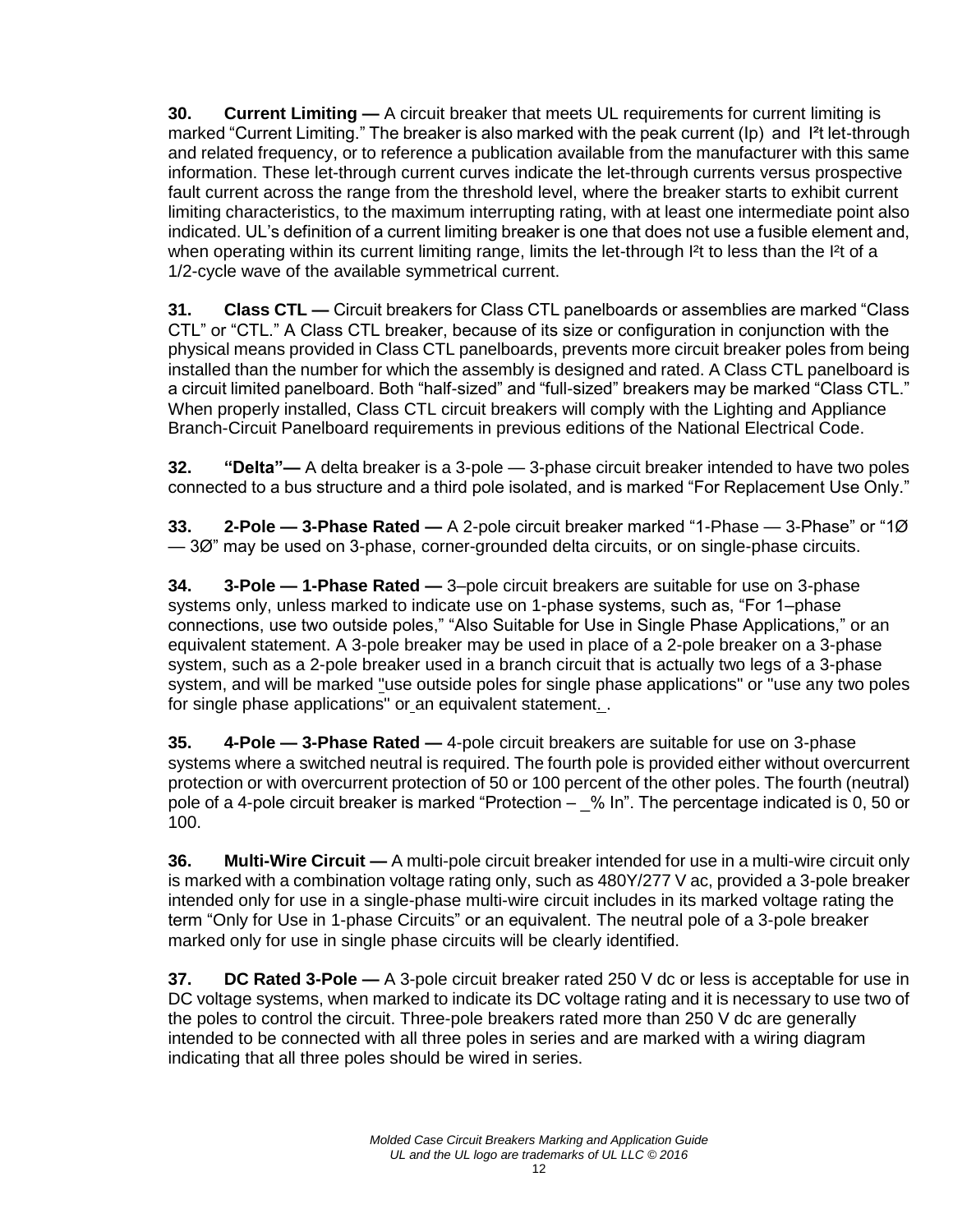**38. 100 Percent Continuous Rated —** Unless otherwise marked for continuous use at 100 percent of its current rating, a circuit breaker is intended for use at no more than 80 percent of its rated current where in normal operation the load will continue for three hours or more. A breaker with a frame size of 250 A or more, or a multi-pole breaker of any current rating greater than 250 V, may be marked to indicate it is suitable for continuous use at 100 percent of its current rating. The marking is "Suitable for continuous operation at 100 percent of rating only if used in a circuit breaker enclosure Type or in a cubicle space by by inches" or an equivalent statement. This type of breaker may also be marked to indicate it is to be used with wire sized for a 75°C conductor with 90°C insulation and used with 90°C wire connectors.

**39. "SWD" —** A circuit breaker rated 15 or 20 A, 347 V ac or less, may be marked "SWD" and is suitable for switching fluorescent lighting loads on a regular basis.

**40. Independent Trip —** A 2-pole circuit breaker that does not have an internal common trip feature is marked "Independent Trip" or "No Common Trip." An external handle tie alone does not qualify as a common trip mechanism — a breaker of this type is marked to indicate it is an independent trip breaker.

**41. Special Characteristics —** If the proper operation of a circuit breaker depends on a special characteristic, such as polarity or position, the breaker is marked to indicate this characteristic. If this includes a barrier, shield or similar member, the breaker is marked with all the necessary information. If it is necessary to replace a part, such as a barrier or shield, the marking also includes replacement instructions.

**42. For Replacement Not CTL —** The marking "For replacement use only not CTL assemblies" appears on breakers that do not have means to prevent their installation in Class CTL assemblies. These breakers are intended for replacement in older assemblies still in service, which pre-dates the Class CTL requirements for circuit breakers and panelboards.

**43. Special Purpose Not General —** Circuit breakers marked "Special purpose not for general use" have special features limiting their suitability to specific applications. Instructions are provided by the manufacturer detailing these applications.

**44. "HID" —** A circuit breaker rated 50 A maximum, 480 V or less, and intended to switch high intensity discharge (HID) lighting loads on a regular basis is marked "HID."

**45. Remotely Operated Circuit Breaker—**A circuit breaker that can be opened remotely, such as by a utility, for purposes of shedding loads. These circuit breakers are marked "Remotely Operated" and are provided with a separate label marked: "Remotely-operated circuit breaker installed in this equipment" with instructions for attaching the label to the equipment.

### **FUSED CIRCUIT BREAKERS**

**46. Line and Load Identification —** All fused circuit breakers are marked "Line" and "Load." The "Load" marking is on the same side of the contacts as the fuses or high-fault protectors.

**47. Identification of Fuses —** All fused circuit breakers are marked to indicate the fuses or high-fault protectors with which they are to be used.

**48. No Open Fuse Tripping —** Any fused circuit breaker that does not trip automatically on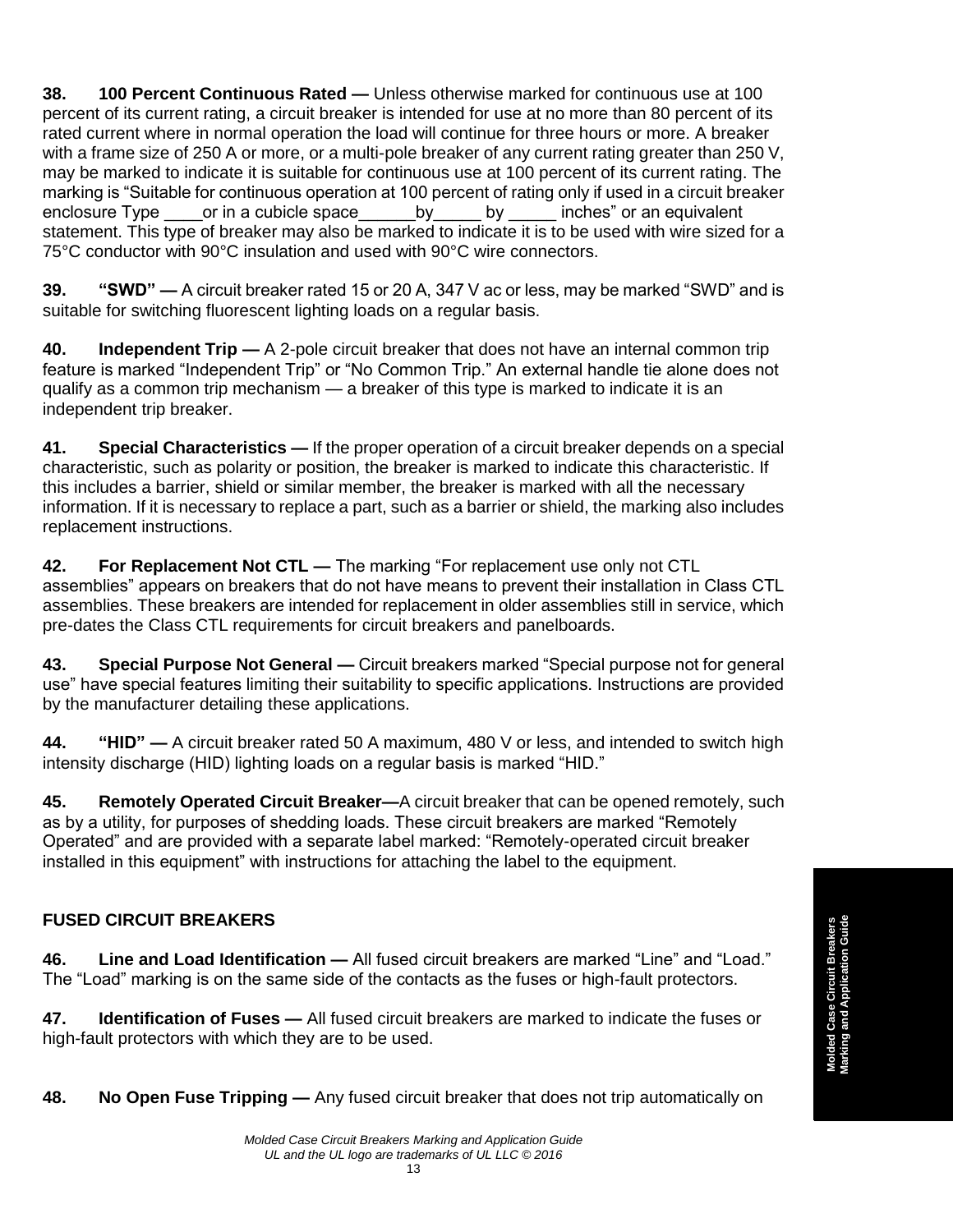clearing of one or more of the fuses or high-fault protectors is marked "Open Fuse Tripping Not Provided," or an equivalent statement.

**49. General Markings —** These circuit breakers are marked as outlined for all breakers. See Items 1-4, 6-7, 14-23, 29-36, 39-42, 45-46 and 72-75.

## **CIRCUIT BREAKER/GROUND FAULT CIRCUIT INTERRUPTER**

**50. "Test" Function —** The "Test" switch on a circuit breaker and ground fault circuit interrupter (CB/ GFCI) is marked to identify its purpose. When the test switch is depressed, a current simulating a ground fault is caused to flow and this should cause the internal mechanism to function to trip the breaker.

**51. "Class A" Marking —** All CB/GFCIs are marked "Class A," indicating that the CB/GFCI has a ground fault trip threshold of 6mA maximum.

**52. Instructions —** All CB/GFCIs are provided with: instructions for the installer and user, including instructions on the proper use of the supervisory (test) circuit; and the need to test the device at least once a month. Also included in a marking on the CB/GFCI, or in literature supplied with the CB/GFCI, is information indicating that the user is not protected if contact is made with more than one circuit conductor.

**53. Terminal Identification —** At least three of the four terminals of a single-pole CB/GFCI and all but one of the terminals of a multi-pole CB/GFCI are identified. The terminals to the grounded conductor are white or gray; the terminals for the ungrounded conductors are a contrasting color. The color green cannot be used.

**54. General Markings —** These circuit breakers are also marked as outlined for all breakers. See Items 1-7, 14-20, 29, 31, and 39-42.

## **CIRCUIT BREAKER/EQUIPMENT GROUND FAULT PROTECTION**

**55. "Test" Function —** The "Test" button on a circuit breaker with equipment ground fault protection (CB/ EGFP) is marked to identify its purpose. When the test button is depressed, a current simulating a ground fault is caused to flow and this should cause the internal mechanism to function to trip the breaker.

**56. Trip Level Marking —** All CB/EGFPs are marked to indicate the ground fault trip threshold of the device, in milliamperes.

**57. Instructions —** All CB/EGFPs are provided with instructions for the installer.

**58. Terminal Identification —** All but one of a CB/EGFPs terminals are identified. The terminals to the grounded conductor are white or gray; the terminals for ungrounded conductors are a contrasting color. The color green cannot be used.

**59. Use Marking** – A CB/EGFP shall be marked "Equipment Protection Only"

**60. General Markings —** These circuit breakers are also marked as outlined for all breakers. See Items 1-7, 14-20, 29, 31, 39-42 and 73-76.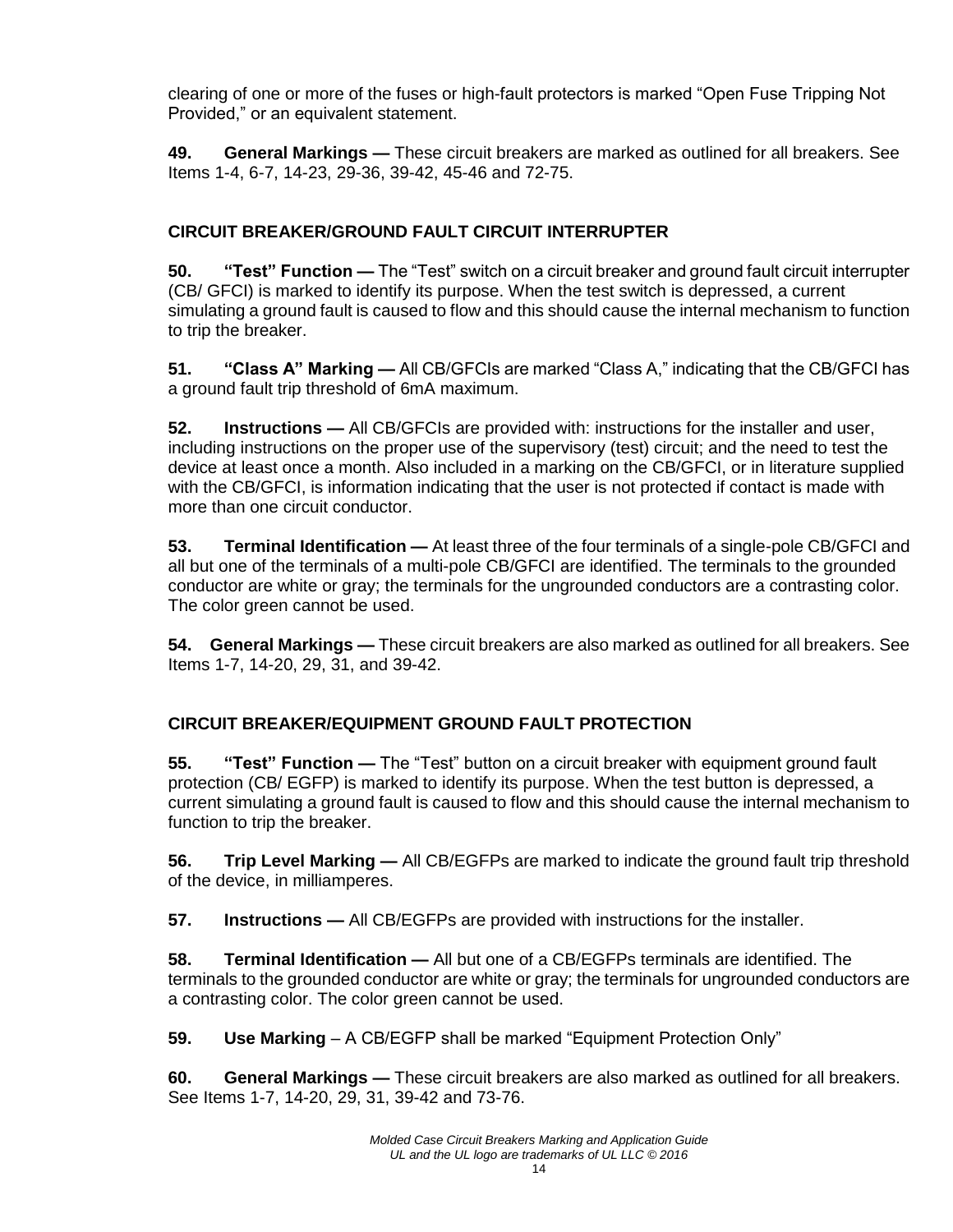## **CIRCUIT BREAKER SURGE-PROTECTIVE DEVICE**

**61. Types** – These devices are marked Type 1, 2 or 3 which delineates the appropriate installable location within the electrification system.

**62. Voltage Protection Rating —** These devices are marked with a surge voltage protection rating.

**63. Maximum Continuous Operating Voltage Rating (MCOV)** – These devices are marked in volts, for Type 1 and 2 SPDs at both line-to-line and line-to-neutral.

**64. Nominal Discharge Current (In) Rating -** in amps or kA for Type 1 and 2 SPDs.

**65. Short-circuit Current Rating (SCCR) -** in amps or kA for Type 1 and 2 SPDs.

**66. General Markings —** These circuit breakers are also marked as outlined for all circuit breakers. See Items 1-7, 14-21, 29, 31, 39-42, and 43.

### **HIGH-FAULT PROTECTORS AND ACCESSORY HIGH-FAULT MODULES**

**67. Type Designation -** All high-fault protectors and modules are marked with their type designation.

**68. Manufacturer's Name -** All high-fault protectors and modules are marked with the manufacturer's name, trademark, or other recognized means for identifying the manufacturer.

**69. Terminations -** All high-fault modules are marked with their wire termination information. See Item 15-22.

**70. Circuit Breaker -** All high-fault protectors and modules are marked to indicate the circuit breakers with which they are to be used.

**71. Interrupting Rating —** All high-fault protectors and modules are marked to indicate their interrupting rating for which the protector and/or module and corresponding circuit breaker were investigated. The marking includes the words "Interrupting Rating" or "Current Interrupting Rating" and may include "Maximum RMS Symmetrical," or an abbreviation. If the interrupting rating includes more than one current and associated voltage rating, all values of voltage and corresponding interrupting rating are marked. If more than one interrupting rating is marked, all ratings appear together.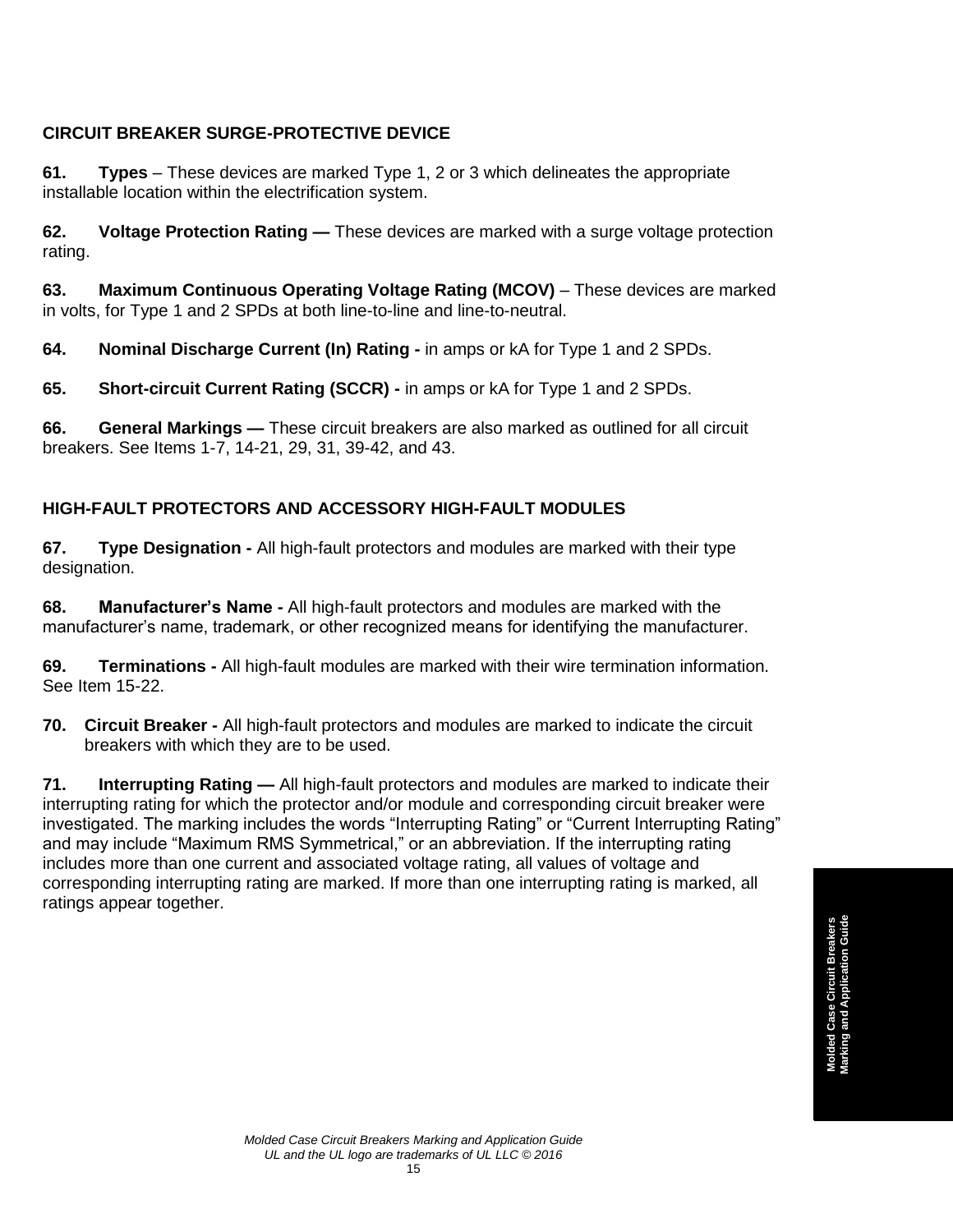## **ACCESSORIES**

**72. Ratings —** All circuit breakers provided with accessories are marked to identify the accessories installed. This includes the accessory type, electrical ratings and proper connections, if the connections are not obvious. The electrical ratings include the voltage rating, and ac or the frequency in Hertz, dc, or both, as appropriate for all accessories. For alarm and auxiliary switches, the marking also includes either an ampere or pilot-duty rating. For shunt trip accessories, over- and under-voltage trip accessories and electrical operators, the marking also includes either an ampere or VA rating.

**73. Shunt Trip —** A circuit breaker provided with a shunt trip accessory intended for use with ground fault sensing and relaying equipment is marked to indicate the specific equipment with which it is to be used. As an option, it may be marked to indicate the voltage and frequency, or dc, of the tripping circuit; the rated tripping current at rated voltage; and "Suitable for Ground Fault Protection when combined with Class 1 (or manufacturer and catalog number) Ground Fault Sensing and Relaying Equipment," or an equivalent statement.

**74. Separately Shipped —** If a circuit breaker and accessory are shipped separately, the accessory is marked to indicate the manufacturer's name or trademark, catalog number and electrical ratings. Where there is no space for a permanent marking on the accessory, it is marked with some type of identification that references a removable tag or other type of alternate marking. Instructions are furnished with the accessory indicating the specific breakers with which it is to be used. A marking label indicating the installed accessory and its connections is furnished with the accessory, along with instructions indicating that the label should be attached to the breaker when installed. Installation and wiring instructions are also provided unless the proper installation is obvious.

**75. External Dropping Resistor —** A circuit breaker is marked to indicate when an external dropping resistor is intended to be used between the line terminals of the breaker and the line terminals of an under-voltage trip device. The marking also includes the manufacturer's name, catalog number and the resistor's electrical ratings.

## **CIRCUIT BREAKER ADAPTERS**

**76. Type Designation —** All circuit breaker adapters are marked with their Type designation.

**77. Manufacturer's Name —** All circuit breaker adapters are marked with the manufacturer's name, trademark or other recognized means for identifying the manufacturer.

**78. Terminations —** All circuit breaker adapters are marked with their wire termination information. See Items 15-22.

**79. Circuit Breaker —** All circuit breaker adapters are marked to indicate the breakers with which they are to be used.

**80. Instructions —** All circuit breaker adapters are provided with installation instructions to guide the installer. A marking label indicating the adapter that has been installed is also furnished, along with instructions that the label should be attached to the breaker when installed.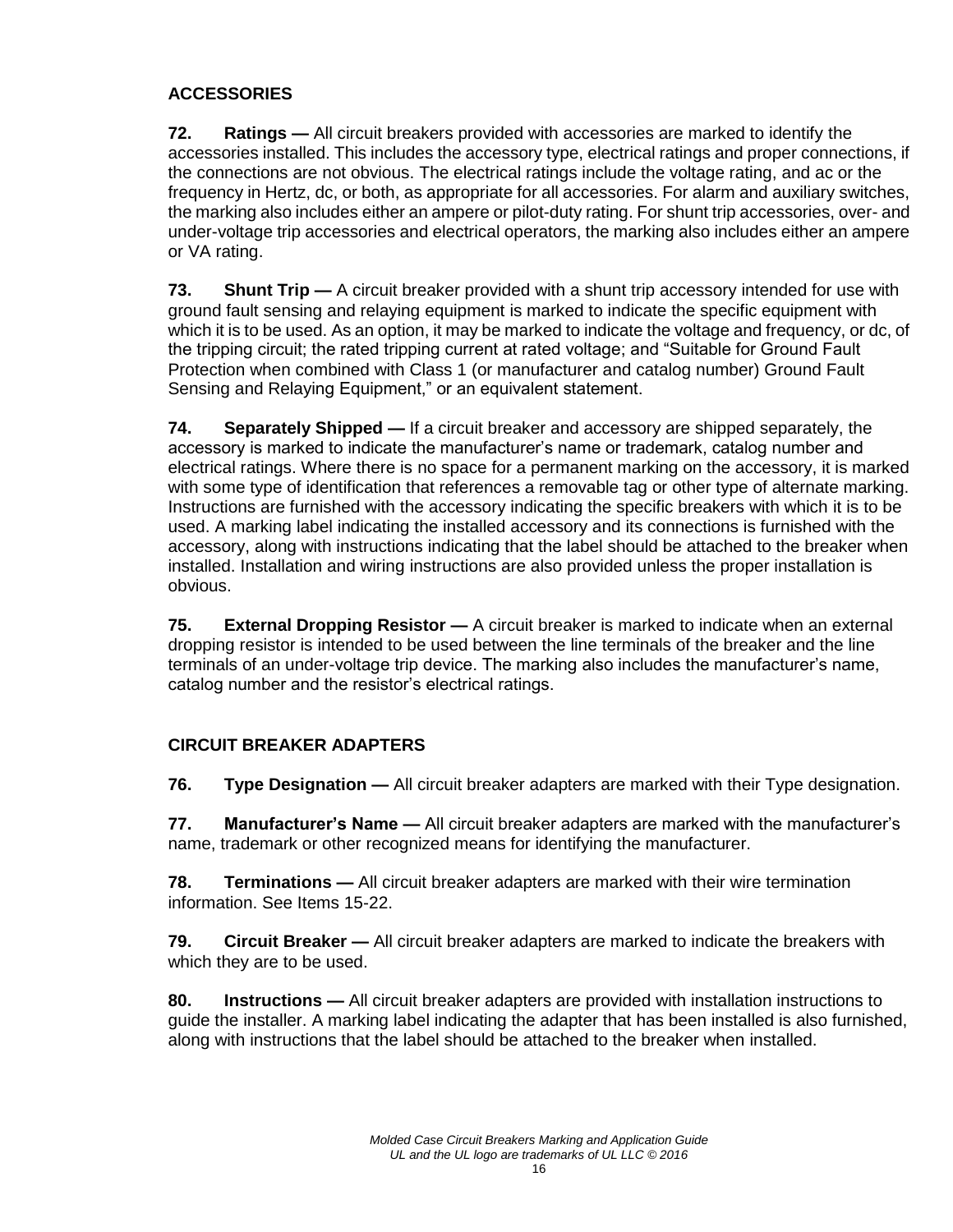## **CIRCUIT PROTECTORS**

Circuit protectors are designed for installation in standard Edison base fuseholders and intended to provide overcurrent protection for services and branch circuits. They are not provided with manual "On" and "Off" switches, but do have a trip-free manual reset to reclose the circuit after automatic opening from overload or short circuit. They are suitable for use on circuits where the available fault current does not exceed 5000 A RMS symmetrical.

**81. Manufacturer's Name —** All circuit protectors are marked with the manufacturer's name, trademark or other recognized means for identifying the manufacturer.

**82. Voltage Rating —** All circuit protectors are marked with a voltage rating.

**83. Ampere Rating —** All circuit protectors are marked with a current rating.

**84. Reset Instructions —** All circuit protectors are marked with instructions for resetting the protector after it has tripped.

## **CIRCUIT BREAKERS FOR USE IN COMMUNICATIONS EQUIPMENT**

**85. Ambient Operating Temperature —** Some circuit breakers for use in communications equipment have been investigated for use in ambient air at temperatures greater than 40°C. These circuit breakers are marked with either the intended operating ambient temperature or a range of temperatures.

**86. Wire Insulation Temperature Rating —**Circuit breakers for use in communications equipment that have been investigated for use in ambient temperatures greater than 40°C and that require use with wire having insulation temperature ratings greater than 75°C are marked with the temperature rating of the wire that should be connected to it. The ampacity of the wire should be as specified for 75°C.

**87. Same Polarity —** Circuit breakers for use in communications equipment that have accessories are marked "SAME POLARITY" when that is required to maintain spacings between the primary circuit and the accessory circuit.

**88. General Markings —** These circuit breakers are also marked as outlined for breakers. See items 1-7, and 14-21.

### **MOLDED CASE CIRCUIT BREAKERS ALSO LISTED AS COMBINATION TYPE ARC-FAULT CIRCUIT INTERRUPTERS**

**89. Device Identifier —** These devices are marked with words "Combination Arc-Fault Circuit Interrupter" or "Combination AFCI" where visible with a dead-front removed while the device is installed so that the device will not be mistaken for a circuit breaker and GFCI.

**90. "TEST" Function —** The "TEST" switch on an arc-fault circuit interrupter is marked to identify its purpose. When the test switch is depressed, a signal that simulates an arc such that the arc detection circuit or software is caused to detect the simulated arc and this should cause the mechanism to function to trip the breaker.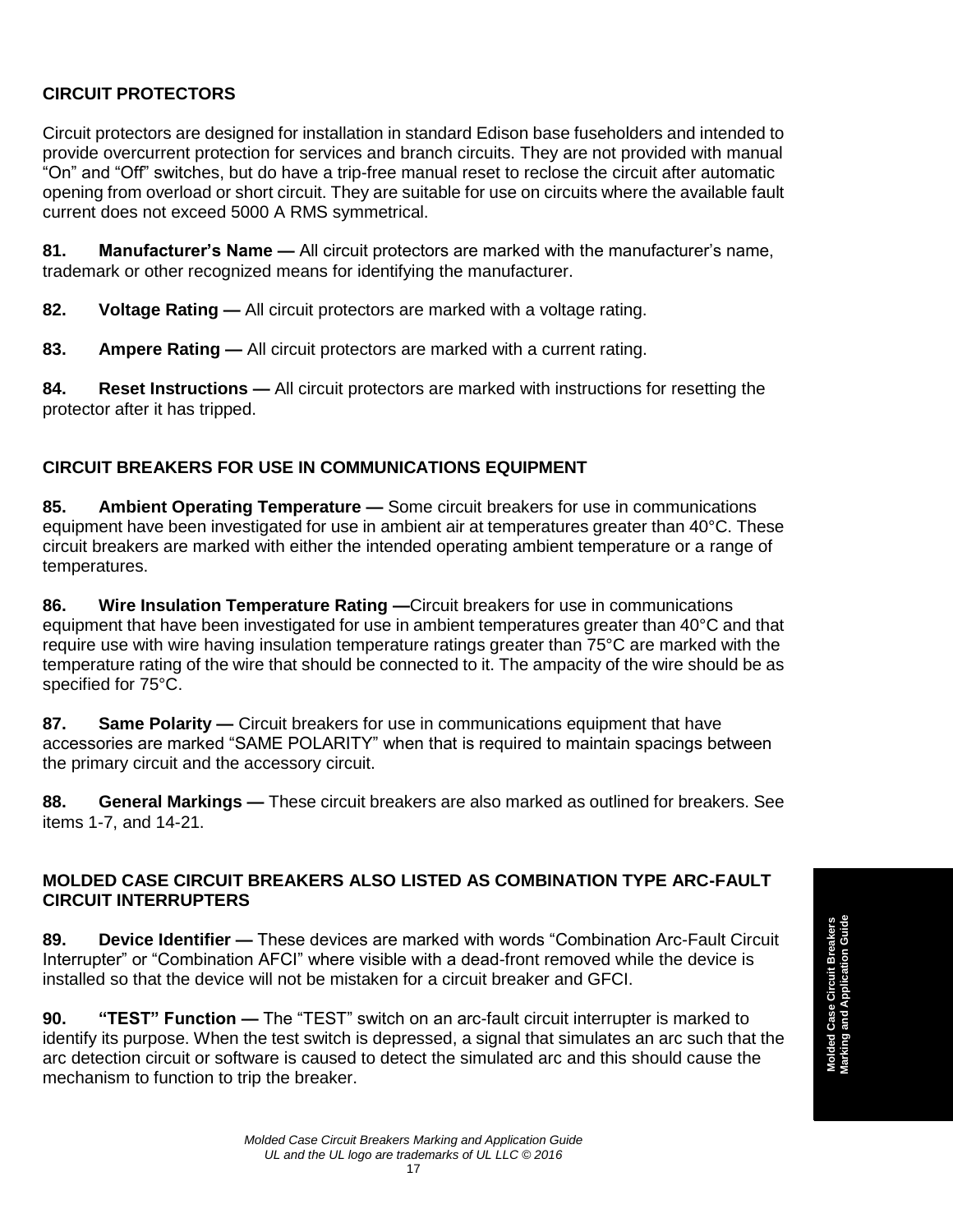**91. Instructions —** Combination Arc-Fault Circuit Interrupters are provided with installation instructions that tell the user the proper method of installing the device.

**92. General Markings —** These circuit breakers are also marked as outlined for all breakers. See items 1-7, 14-21, 29, 31, and 39-42.

#### **MOLDED CASE CIRCUIT BREAKERS ALSO LISTED AS BRANCH/FEEDER TYPE ARC FAULT CIRCUIT INTERRUPTERS**

**93. Device Identifier —** These devices are marked with words "Branch/Feeder Arc-Fault Circuit Interrupter" or "Branch/Feeder AFCI" where visible with a dead-front removed while the device is installed so that the device will not be mistaken for a circuit breaker and GFCI.

**94. "TEST" Function —** The "TEST" switch on an arc-fault circuit interrupter is marked to identify its purpose. When the test switch is depressed, a signal that simulates an arc such that the arc detection circuit or software is caused to detect the simulated arc and this should cause the mechanism to function to trip the breaker.

**95. Instructions —** All arc-fault circuit interrupters are provided with instructions for the installer and user, including wiring instructions, correct operation and test instructions.

**96. General Markings —** These devices are also marked as outlined for all breakers. See 1-7, 14 -21, 29, 31, and 39-42.

### **CLASSIFIED MOLDED CASE CIRCUIT BREAKERS FOR USE IN SPECIFIED EQUIPMENT**

**97. Classified Only and Compatibility List -** A circuit breaker that is Classified only is marked on the side with the statement:

"Classified for use only in specified panelboards where the available short-circuit current is 10 kA, 120/240 volts ac or less. Do not use in equipment connected to circuits having an available system short-circuit current in excess of 10 kA, 120/240 volts ac. For catalog numbers (or equivalent) of specified panelboards, refer to Publication No. The provided with this circuit breaker. If additional information is necessary, contact [Classified circuit breaker manufacturer's name]."

**98. Classified and Listed Compatibility List -** A circuit breaker that is both Classified and Listed is marked on the side with the statement:

"This circuit breaker is Listed for use in circuit breaker enclosures and panelboards intended and marked for its use. This circuit breaker is Classified for use, where the available short-circuit current is 10 kA, 120/240 V ac or less, in the compatible panelboards shown in Publication No. provided with this circuit breaker. When used as a Classified circuit breaker, do not use in equipment connected to circuits having an available system short-circuit current in excess of 10 kA, 120/240 V ac. If additional information is necessary, contact [Classified circuit breaker manufacturer's name]."

**99. Compatibility List -** The referenced publication is a compatibility list which tabulates the company name, catalog number, number of poles and electrical ratings of the Classified circuit breaker, in addition to the company name and catalog number of the applicable UL Listed panelboards, and corresponding UL Listed circuit breakers in place of which the Classified circuit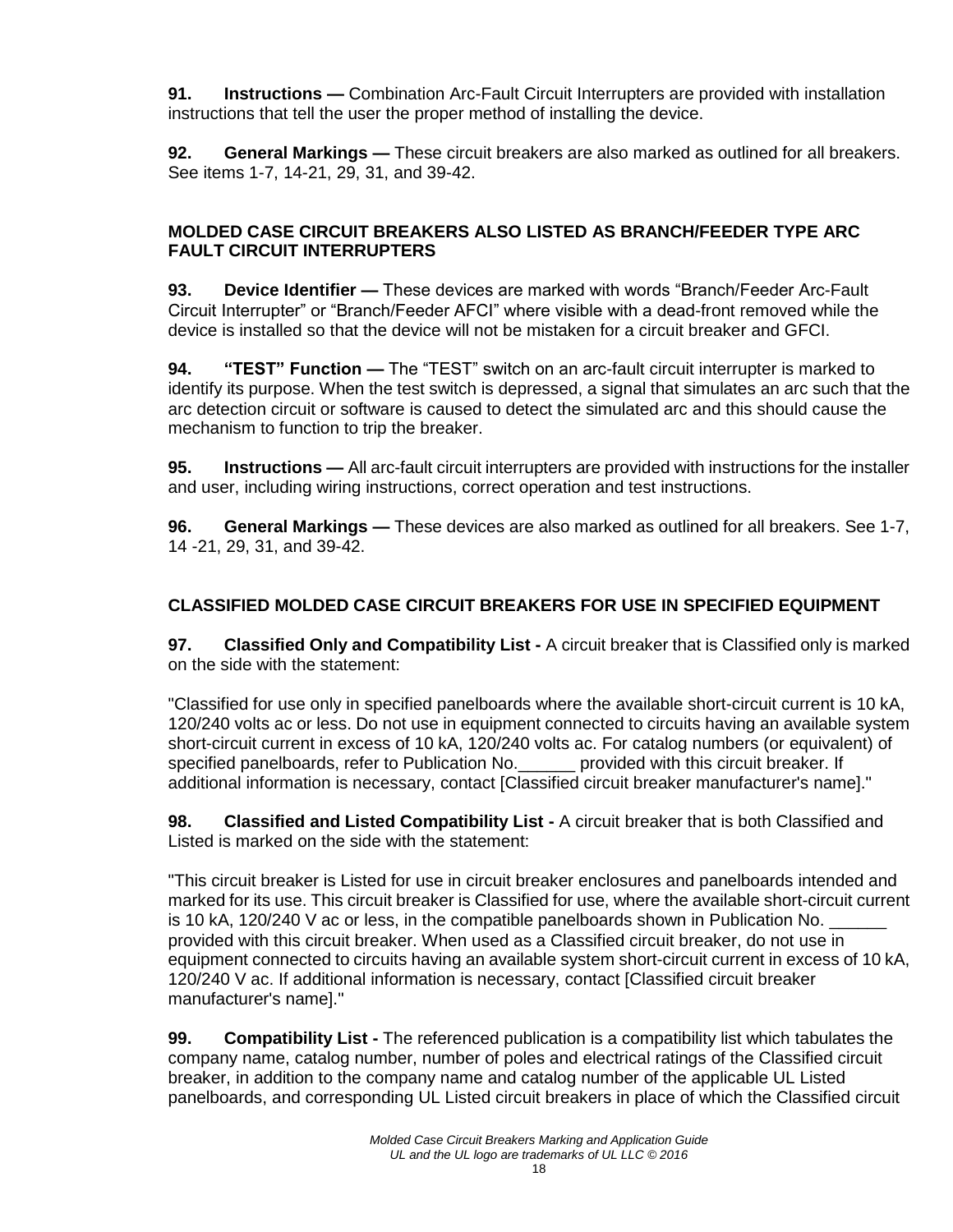breaker has been investigated. The compatibility list also details the maximum permissible voltage and maximum available short circuit current of the supply system to the panelboard. The Classified circuit breaker is not suitable for the specified application if the system supply characteristics exceed the maximum values indicated in the compatibility list. One copy of the compatibility list is provided with each circuit breaker.

**100. Classification and Listing Mark -** Circuit breakers that are both Classified and Listed have markings as above, with the addition of the Listing Mark, located on the side of the circuit breaker.<br>جالاس

The following mark:  $\mathcal{P}_{\text{NN}}$  appears on the front, visible surface of the circuit breaker.

**101. General Markings-** These circuit breakers are also marked as outlined for all breakers. See items 1-7,14-21, 39-40, 42-43, 51-66 and 89-96.

## **MOLDED CASE CIRCUIT BREAKERS FOR USE IN PHOTOVOLTAIC (PV) SYSTEMS**

**102. Voltage Rating -** These circuit breakers are marked with a voltage rating up to 1000 V dc maximum

**103. PV marking -** These circuit breakers or circuit-breaker enclosures are marked "Photovoltaic" (or "PV") and may, in addition, be marked "Suitable for Use in Photovoltaic Systems in Accordance with Article 690 of the NEC," or equivalent.

**104. Multi-pole PV Circuit Breakers -** A multi-pole PV circuit breaker or PV circuit-breaker enclosure is intended for individual circuits on each pole unless specifically marked with a diagram and/or other verbiage detailing the correct electrical connections.

**105. Temperature Rating -** PV circuit breakers are marked "50°C."

**106. Wire Range and Type -** PV circuit breakers are marked with the applicable wire range, wire type, and stranding if different from building wire, temperature rating of the wire, and torque ratings for the pressure-wire terminations. For the wire type, the following abbreviations are used: copper (Cu), solid (sol), stranded (str). A breaker may, instead, be marked with the minimum size bus bar with which it can be used.

**107. Wire Ampacity -** PV circuit breakers are marked as being suitable for 75°C wire only. It is acceptable to use wire with a higher insulation rating if the ampacity is based on the 75°C temperature rating before any corrections or adjustments for ambient temperature, etc.

**108. General -** These devices are also marked as outlined for all breakers. See 1-7, 10-15, 17-19, 21-23, 27, 28, 41, and 45.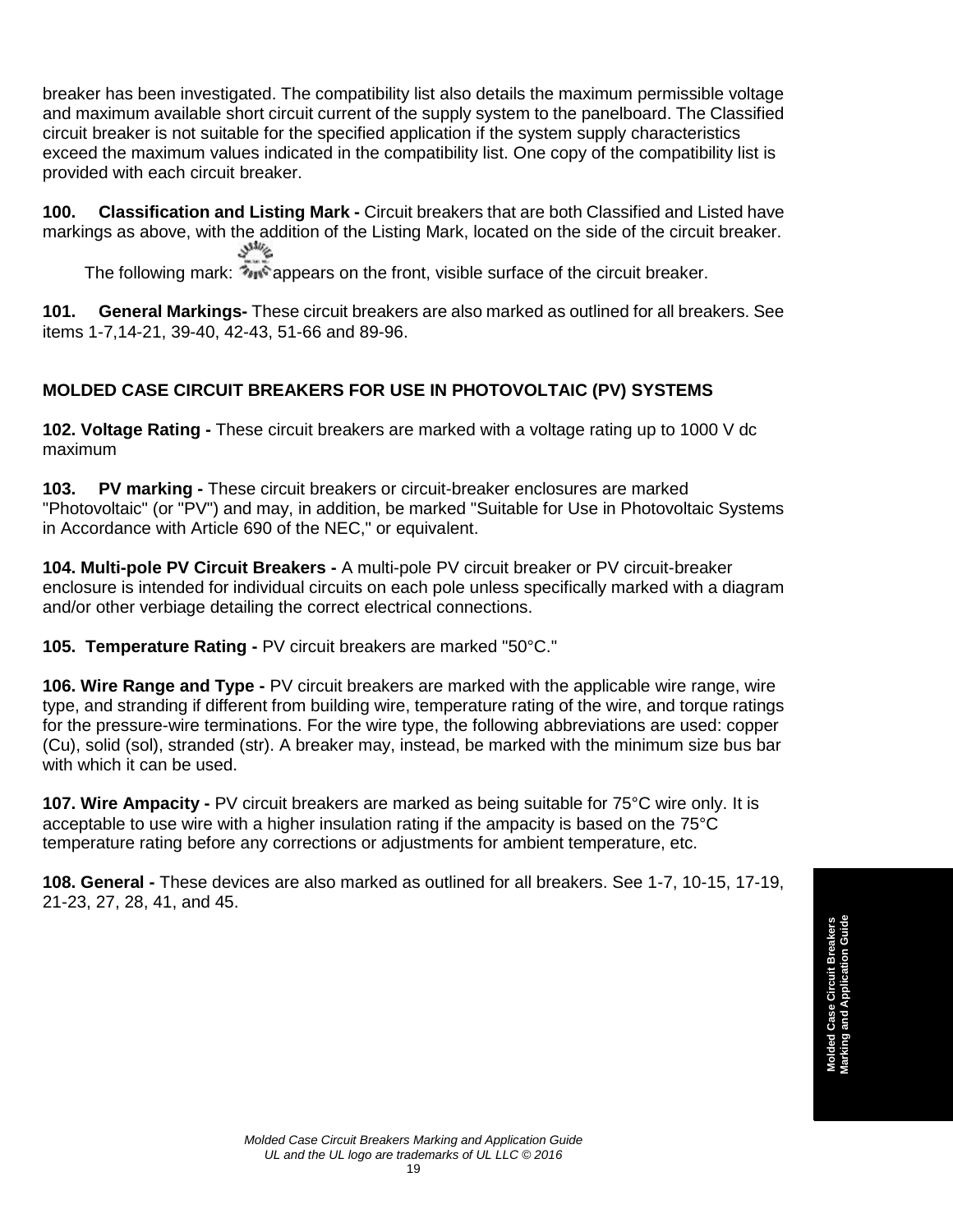#### **LOCATION**

**General** — All circuit breaker markings are assigned a location code indicating where a marking is to be applied on the breaker. The location codes are assigned a letter A through K, with A being the highest order and K the lowest. At the manufacturer's option, a higher order location code may be used for a marking.

**Location Codes —** The location codes are:

- A. The marking is visible without removing the trim or cover.
- B. The marking is visible without disassembling the device, when the trim or enclosure cover is removed, and may be visible with the trim or cover in place.
- C. The marking may be on any convenient location except the rear of the breaker.
- D. The marking need only be visible after removal of the CB frame cover, or the equivalent.
- E. The "TRIPPED" or "RESET" markings are not required on the breaker if the receiving device is so marked.
- F. For electrically operated breakers, the "ON" and "OFF" markings are not required on the breaker if the electrical operator is so marked.
- G. The "part replacement" marking does not need to be visible when the removable part is installed.
- H. The marking is visible when the wire connector is in place.
- I. The fuse or protector identification is to be visible when the cover over the fuse or protector compartment is removed.
- J. The marking or information may be shipped with the breaker.
- K. For breakers 1-1/2 inches wide per pole or less, the marking may be located at any convenient location except the rear of the breaker.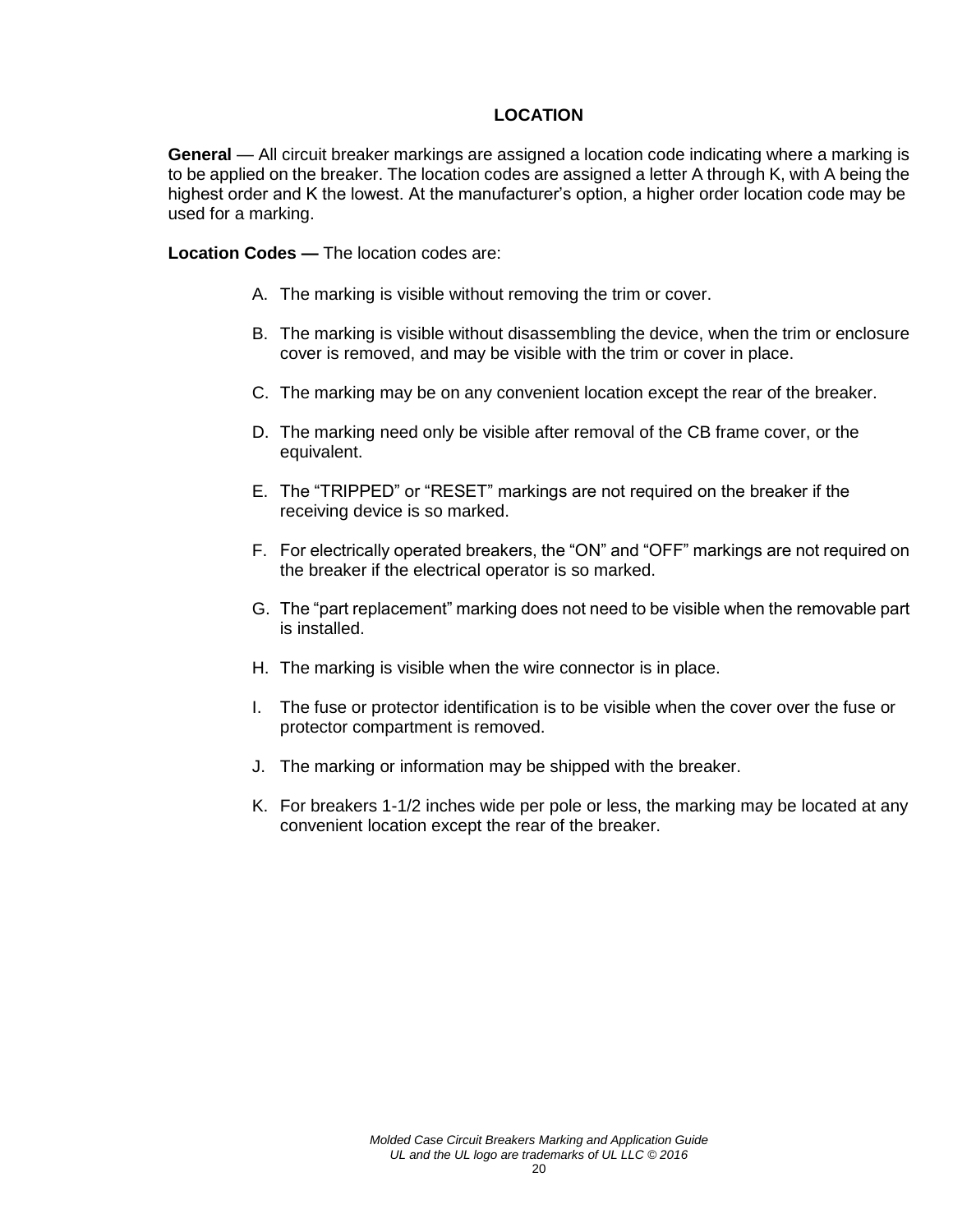#### **CIRCUIT BREAKER MARKINGS**

The following gives the marking and associated location category.

#### **GENERAL**

 $\mathbb{R}^2$ 

| <b>POSITION INDICATION</b> |  |
|----------------------------|--|
|                            |  |
|                            |  |

## 

#### **INTERCHANGEABLE TRIP UNIT**

## **INTERRUPTING RATINGS**

| - |
|---|

#### **TERMINATIONS**

### **ADJUSTABLE TRIP**

| Instantaneous T |  |
|-----------------|--|
|                 |  |

### **SPECIAL MARKINGS**

**Molded Case Circuit Breakers**<br>Marking and Application Guide

Molded Case Circuit Breakers Marking and Application Guide UL and the UL logo are trademarks of UL LLC © 2016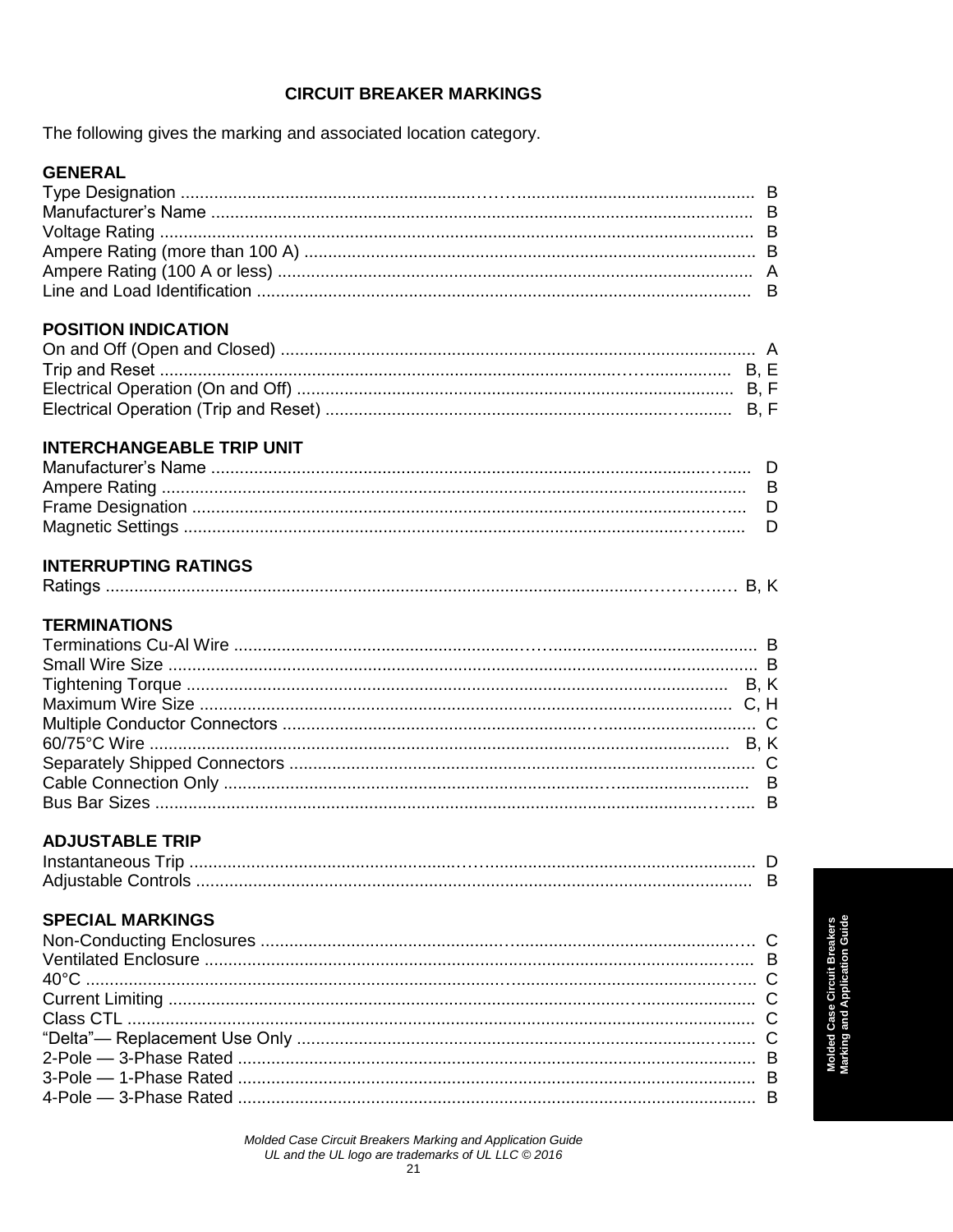| <b>REMOTELY OPERATED CIUCUIT BREAKER</b>                  |                             |
|-----------------------------------------------------------|-----------------------------|
|                                                           |                             |
| <b>FUSED CIRCUIT BRAKERS</b>                              |                             |
| <b>CIRCUIT BREAKER/ GROUNG FAULT CIRCUIT INTERRUPTER</b>  |                             |
| <b>CIRCUIT BREAKER/ EQUIPMENT GROUND FAULT PROTECTION</b> |                             |
|                                                           | J                           |
| <b>CIRCUIT BREAKER/ SURGE PROTECTION DEVICE</b>           | B<br>B<br>$\sf B$<br>B<br>B |
| HIGH FAULT PROTECTORS AND HIGH FAULT MODULES              |                             |

Molded Case Circuit Breakers Marking and Application Guide<br>UL and the UL logo are trademarks of UL LLC © 2016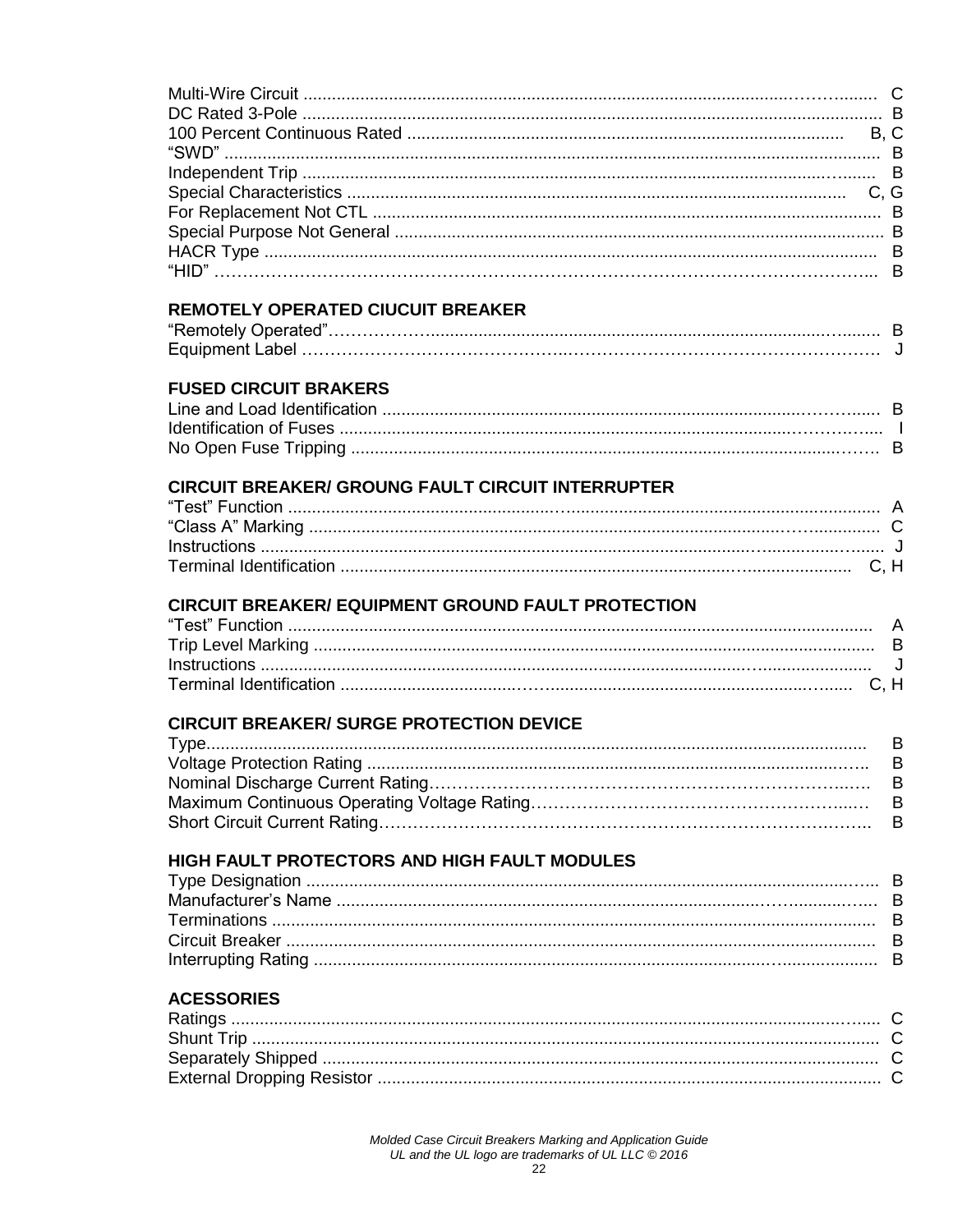## **CIRCUIT BREAKERS ADAPTERS**

## **CIRCUIT PROTECTORS**

## **CIRCUIT BREAKERS FOR USE IN COMMUNICATIONS EQUIPMENT**

#### MOLDED CASE CIRCUIT BREAKERS ALSO LISTED AS COMBINATION TYPE ARC FAULT **CIRCUIT INTERRUPTERS**

## MOLDED CASE CIRCUIT BREAKERS ALSO LISTED AS BRANCH/FEEDER TYPE ARC **FAULT CIRCUIT INTERRUPTERS**

## **CLASSIFIED MOLDED CASE CIRCUIT BREAKERS FOR USE IN SPECIFIED EQUIPMENT**

## **CIRCUIT BREAKER FOR USE IN PHOTVOLTAIC (PV) SYSTEMS**